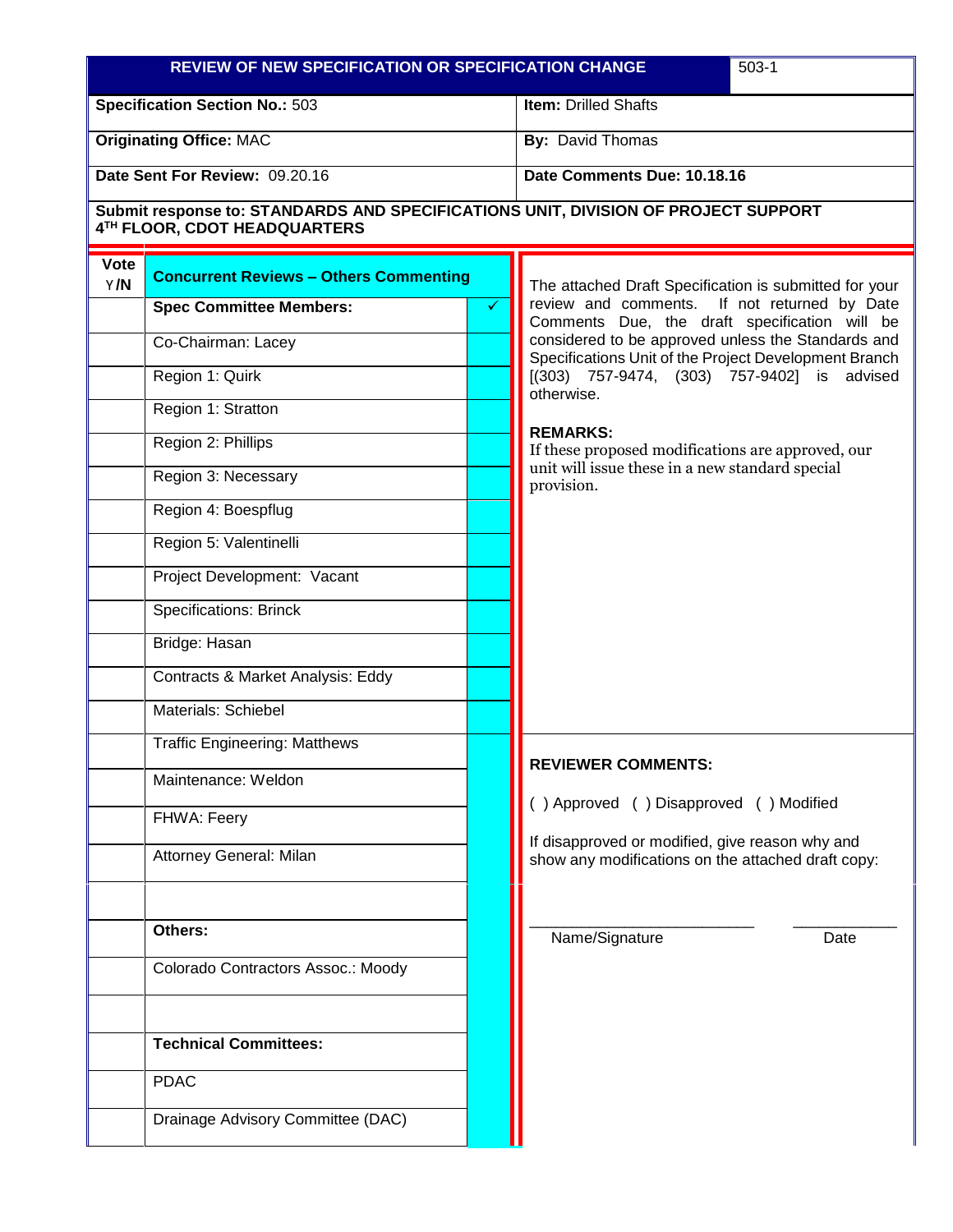| Water Quality Advisory Committee (WQAC) |  |
|-----------------------------------------|--|
|                                         |  |

Ī

I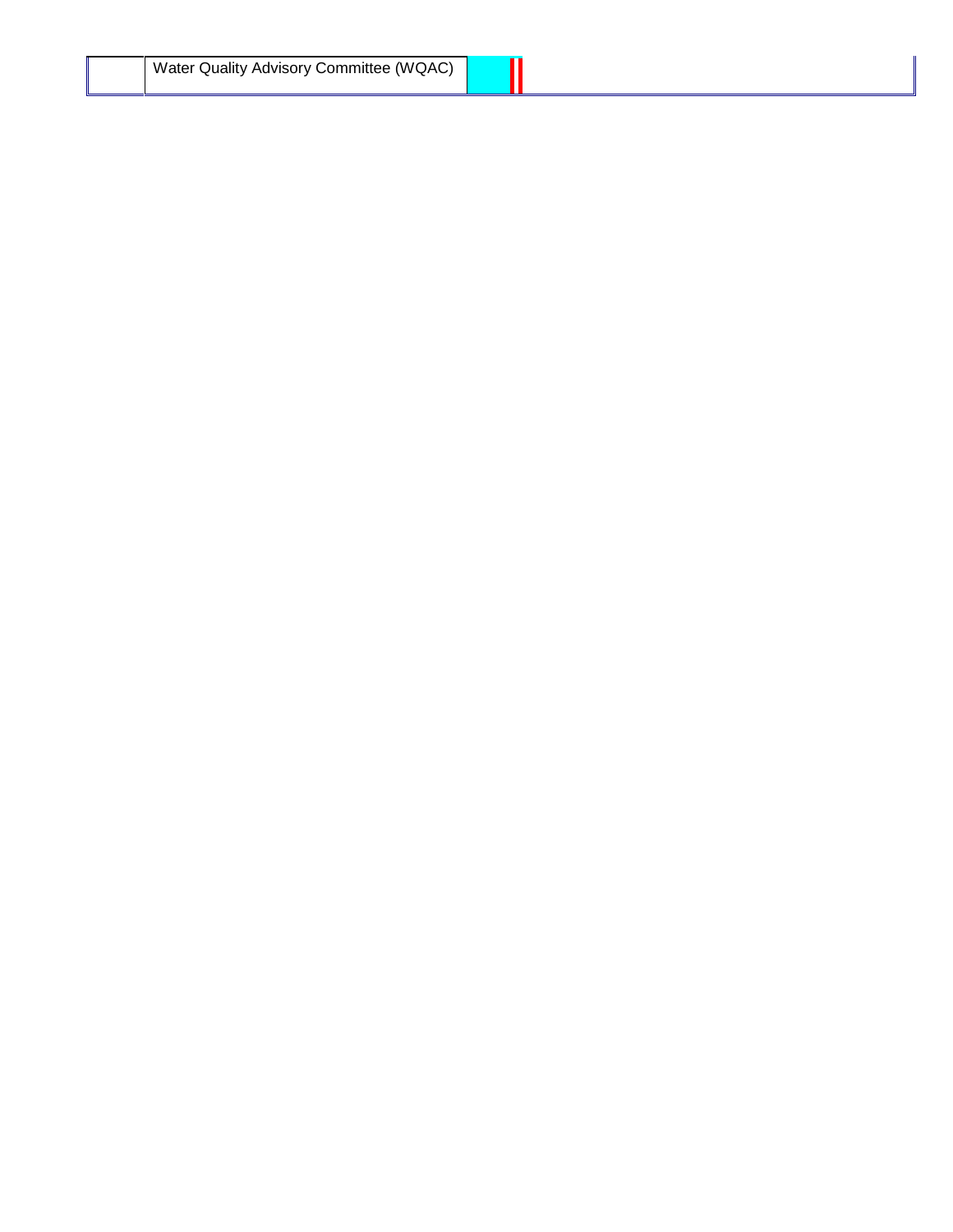| <b>COLORADO DEPARTMENT OF TRANSPORTATION</b><br>Log No. (Assigned by Standards<br>and Specifications Unit)<br><b>SUBMITTAL OF NEW SPECIFICATION OR</b><br><b>SPECIFICATION CHANGE</b>                                                                                                                                                                             |  |                                         |  |                             |
|-------------------------------------------------------------------------------------------------------------------------------------------------------------------------------------------------------------------------------------------------------------------------------------------------------------------------------------------------------------------|--|-----------------------------------------|--|-----------------------------|
| TO: Standards and Specifications<br>Unit, Project Development,<br>Suite 290                                                                                                                                                                                                                                                                                       |  | FROM: Materials Advisory Committee      |  |                             |
|                                                                                                                                                                                                                                                                                                                                                                   |  | (Region, Branch or Technical Committee) |  |                             |
| SPECIFICATION SECTION NO.                                                                                                                                                                                                                                                                                                                                         |  | <b>ITEM</b>                             |  | Priority                    |
| 503                                                                                                                                                                                                                                                                                                                                                               |  | <b>Drilled Caissons</b>                 |  | Routine $\boxtimes$<br>Fast |
| Reason for this new or changed specification:                                                                                                                                                                                                                                                                                                                     |  |                                         |  |                             |
| The specification was updated to include non-destructive testing, wet construction<br>methods, construction submittals, and quality control requirements. The changes were<br>developed under a Materials Advisory Committee (MAC) Task Force TF 2015-02<br>involving the Colorado Contractors Association. The specification changes were approve<br>by the MAC. |  |                                         |  |                             |
| New or Revised Specification:                                                                                                                                                                                                                                                                                                                                     |  |                                         |  |                             |
| See Attached.                                                                                                                                                                                                                                                                                                                                                     |  |                                         |  |                             |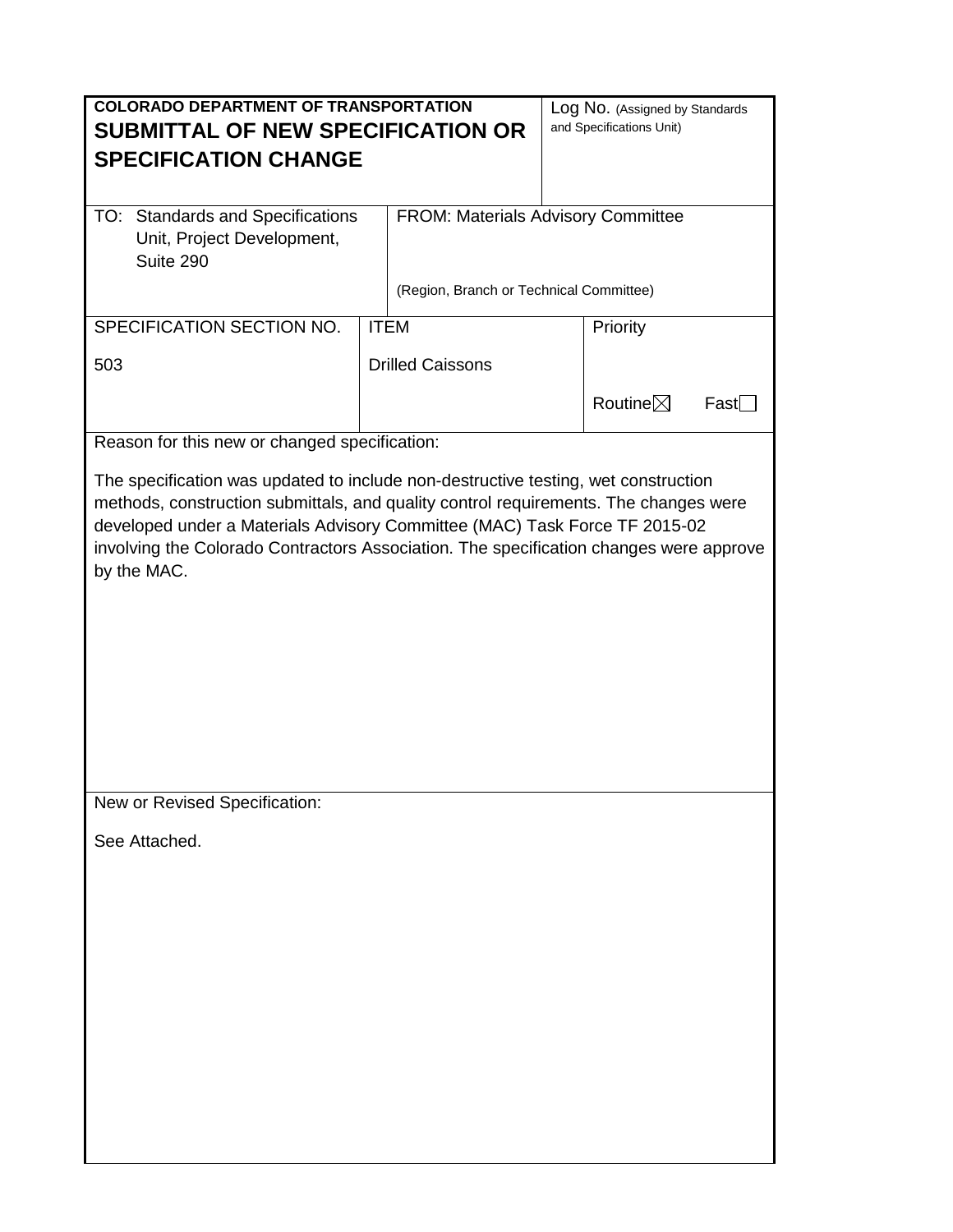NOTE: See Procedural Directive 513.1 for a description of appropriate specification development procedures.

**CDOT Form 1215 10/01**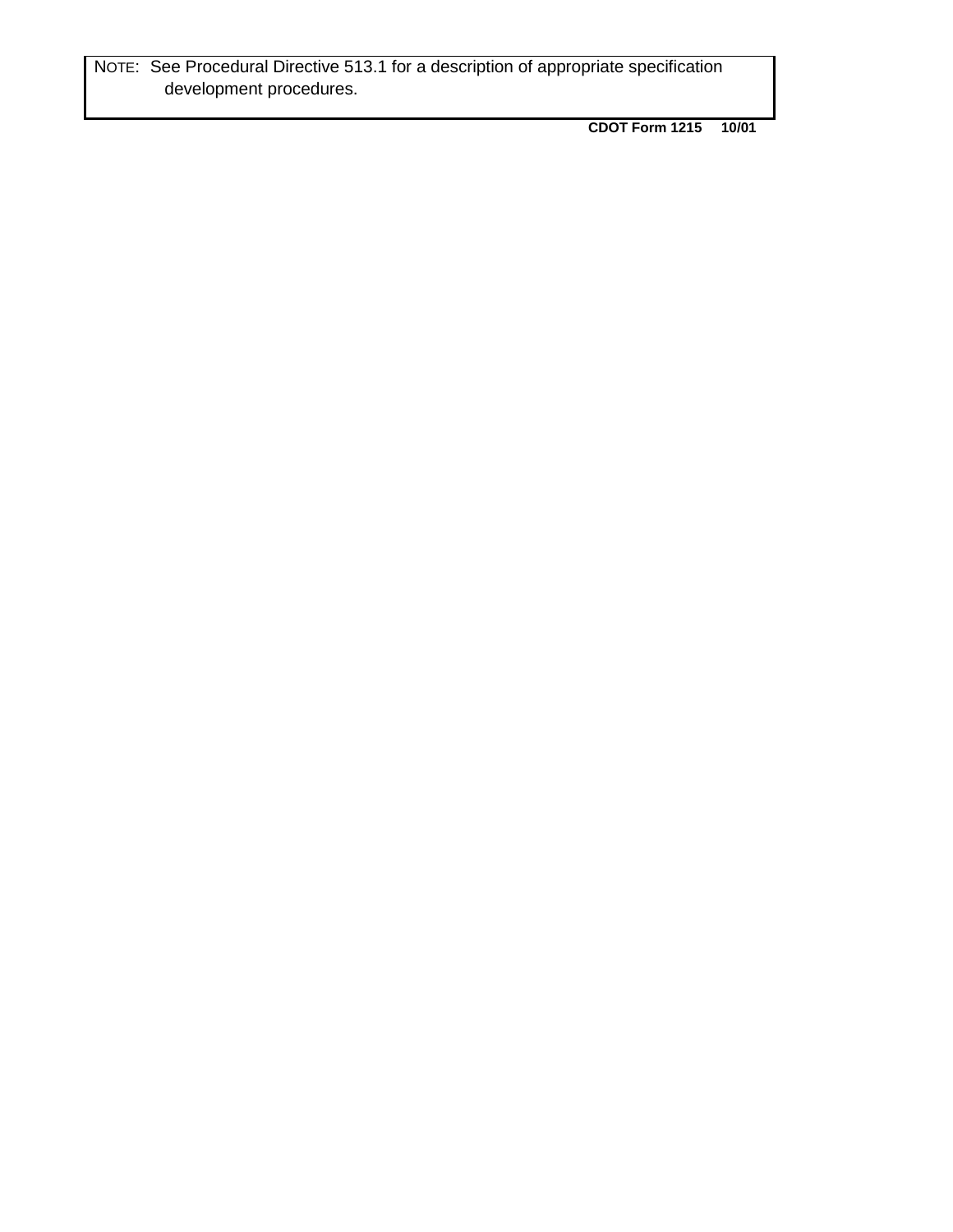## **SECTION 503 DRILLED SHAFTS**

Section 503 of the Standard Specifications is hereby deleted for this project and replaced with the following:

#### **DESCRIPTION**

**503.01** This item of work consists of furnishing all materials, labor, tools, equipment, services and incidentals necessary to construct the drilled shafts (also referred to as drilled caissons, drilled piers, cast-in-place-drilledholes, or cast-in-situ piles) in accordance with the Contract Documents and this Specification.

## **SUBMITTALS AND MEETINGS**

**503.02 Submittals**. At least four weeks prior to the start of drilled shaft construction, the Contractor shall submit three copies of a project reference list to the Engineer for approval verifying the successful completion by the Contractor of at least three separate foundation projects within the last five years with drilled shafts of similar size (diameter and depth) and construction difficulty to those shown in the Plans in similar subsurface geotechnical conditions. A brief description of each project and the project owner's contact name and current phone number shall be included for each project listed.

- (a) *Experience and Personnel.* The personnel assigned to the project shall have the following minimum experience:
	- (1) On-site supervisors shall have a minimum of two years of experience in supervising construction of drilled shaft foundations of similar size (diameter and depth) and installation method to those shown in the Plans and similar geotechnical conditions to those described in the geotechnical report. The work experience shall be direct supervisory responsibility for the on-site drilled shaft construction operations. Project management level positions indirectly supervising on-site drilled shaft construction operations are not acceptable for this experience requirement.
	- (2) Drill rig operators shall have a minimum one year experience in construction of drilled shaft foundations.

The Engineer may request a list identifying on-site supervisors and drill rig operators assigned to the project for review and acceptance. The list shall contain a detailed summary of each individual's experience in drilled shaft excavation operations including placement of assembled reinforcing cages and concrete in drilled shafts. The Engineer will accept or reject the Contractor's qualifications and field personnel within ten working days after receipt of the submission. Work shall not start on any drilled shaft until the Contractor's qualifications and field personnel are accepted by the Engineer. The Engineer may suspend the drilled shaft construction if the Contractor substitutes field personnel without prior acceptance by the Engineer. The Contractor shall be fully liable for the additional costs resulting from the suspension of work and no adjustments in contract time resulting from such suspension of work will be allowed.

- (b) *Drilled Shaft Installation Plan.* At least four weeks prior to the start of drilled shaft construction the Contractor shall submit three of copies of a Drilled Shaft Installation Plan narrative for acceptance by the Engineer. In preparing the narrative, the Contractor shall reference the available subsurface geotechnical data provided in the Contract and any geotechnical reports prepared for this project. This narrative shall provide at a minimum the following information:
	- (1) Description of overall construction operation sequence and the sequence of drilled shaft construction when in groups or lines.
	- (2) A list, description and capacities of proposed equipment including but not limited to cranes, drills, augers, bailing buckets, final cleaning equipment and drilling unit. As appropriate, the narrative shall describe why the equipment was selected and suitability to the anticipated site and subsurface conditions. The narrative shall include a project history of the drilling equipment demonstrating the successful use of the equipment on shafts of equal or greater size in similar subsurface geotechnical conditions.
	- (3) Details of drilled shaft excavation methods, including proposed drilling methods, methods for cleanout of the bottom of the excavation hole and a disposal plan for excavated material including drilling slurry (if applicable). If appropriate this shall include a review of method suitability to the anticipated site and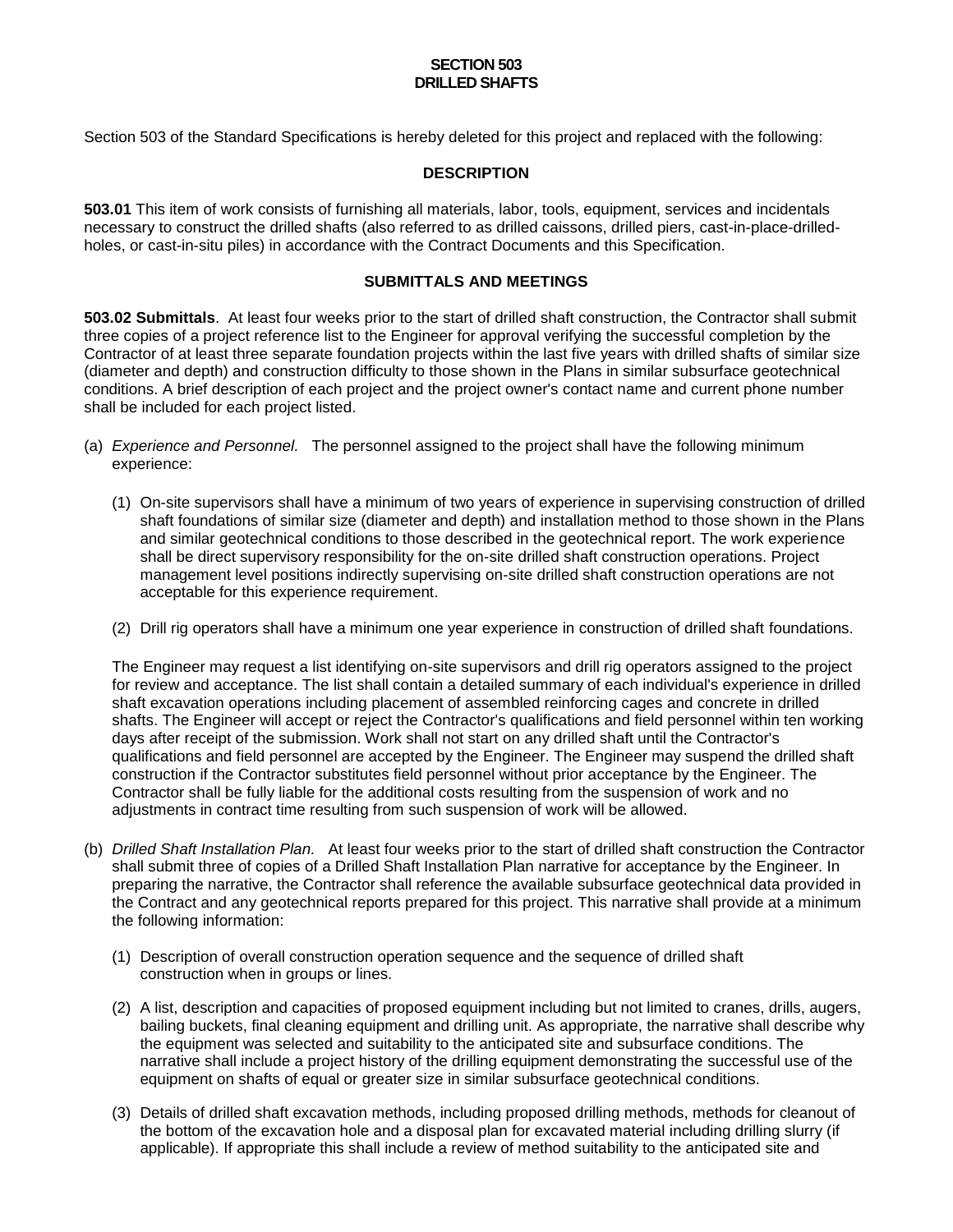subsurface geotechnical conditions including boulders and obstruction removal techniques if such are indicated in the Contract subsurface geotechnical information or Contract Documents.

- (4) Details of the methods to be used to ensure drilled shaft hole stability (i.e., prevention of caving, bottom heave, etc. using temporary casing, slurry, or other means) during excavation and concrete placement. The details shall include a review of method suitability to the anticipated site and subsurface geotechnical conditions.
- (5) Detailed procedures for mixing, using, maintaining, and disposing of the slurry shall be provided if applicable. A detailed mix design (including all additives and their specific purpose in the slurry mix) and a discussion of its suitability to the anticipated subsurface geotechnical conditions shall also be provided for the proposed slurry.
- (6) The submittal shall include a detailed plan for quality control of the selected slurry including property tests, test methods, and minimum and/or maximum property requirements which must be met to ensure that the slurry functions as intended for the anticipated subsurface conditions and shaft construction methods in accordance with the slurry manufacturer's recommendations and these Specifications. At a minimum, the slurry quality control plan shall include density, viscosity, pH and sand content tests.
- (7) When casings are proposed or required, casing dimensions and detailed procedures for casing installation, removal, advancing the casing, and excavating the drilled shaft hole in accordance with subsection 503.13 (b) of this Specification shall be provided. When removing casing, detail the method to extract the casing to maintain shaft reinforcement in proper alignment and keep concrete workable during casing extraction.
- (8) Details of concrete placement including proposed equipment and procedures for delivering concrete to the drilled shaft, placement of the concrete into the shaft, placement and raising of the tremie or pump line during placement, size of tremie and pump lines, operational procedures for pumping, and a sample uniform yield form to be used by the Contractor for plotting the volume of concrete placed versus the depth of shaft for all shaft concrete placement. Describe the method to be used to form a horizontal construction joint during concrete placement. Details of procedures to prevent loss of slurry or concrete into waterways, and other areas to be protected.
- (9) Describe the method and materials that will be used to fill or eliminate all voids below the top of shaft between the plan shaft diameter and excavated shaft diameter, or between the shaft casing and surrounding soil if permanent casing is specified.
- (10)Details of any required load tests including equipment, instrumentation, procedures, calibration data for test equipment, calculations and drawings.
- (11)Details and procedures for protecting existing structures, utilities, roadways and other facilities during drilled shaft installation.
- (12)Other information required by the Plans, specified herein, or requested by the Engineer.
- (c) *Slurry Technical Assistance.* If slurry is used to construct the drilled shafts, the Contractor shall provide or arrange for technical assistance from the slurry manufacturer as specified in Subsection 503.13 (b).5.(1) of this Specification. The Contractor shall submit three copies of the following to the Engineer:
	- 1) The name and current phone number of the slurry manufacturer's technical representative assigned to the project.
	- 2) The names of the Contractor's personnel assigned to the project and trained by the slurry manufacturer's technical representative in the proper use of the slurry. The submittal shall include a signed training certification letter from the slurry manufacturer for each individual including the date of the training.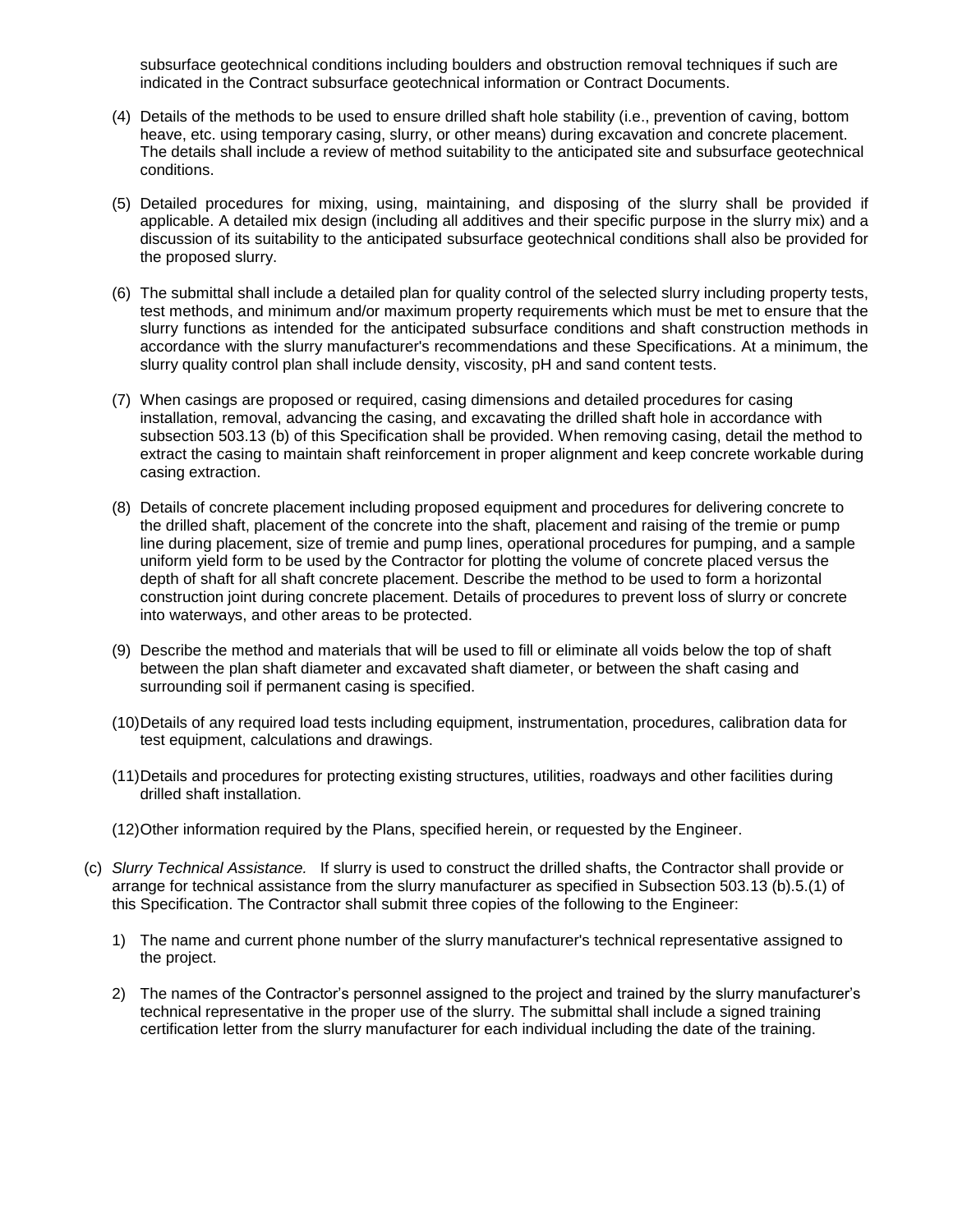(d) *Logs of Shaft Construction.* The Contractor's Quality Control staff shall prepare inspection logs using CDOT Form 1333 – Inspector's Report of Caisson Installation documenting each shaft construction activity, including casing installation, excavation, shaft bottom inspection, reinforcement installation and concrete placement. The logs shall fully document the work performed with frequent reference to the date, time and casing/excavation elevation. In addition, the Contractor shall prepare and submit the logs documenting any subsurface investigation borings or rock core holes performed for the Contract at drilled shaft foundation locations. Records for temporary and permanent casing shall include at least the following information: identification number and location of the shaft; diameter and wall thickness of the casing; dimensions of any casing reinforcement; top and bottom elevations of the casing; method and equipment used for casing installation; any problems encountered during casing installation; and the name of the inspector.

The shaft excavation log shall contain at least the following information: identification number, location and surface elevation of the shaft; description and approximate top and bottom elevation of each soil or rock material encountered; seepage or groundwater conditions; type and dimensions of tools and equipment used, and any changes to the tools and equipment; type of drilling fluid used, if any, and the results of slurry tests; any problems encountered; elevation of any changes in the shaft diameter; method used for bottom cleaning; final bottom elevation of the shaft; and the name of the inspector.

Concrete placement records shall include at least the following information: concrete mix used; time of start and end of concrete placement; volume and start/end time for each truck load placed; concrete test results; concrete surface elevation and corresponding tremie tip elevation periodically during concrete placement; concrete yield curve (volume versus concrete elevation, actual and theoretical); and the name of the inspector.

The logs for each shaft construction activity shall be submitted to the Engineer within 24 hours of the completion of that activity. A full set of shaft inspection logs for an individual drilled shaft shall be submitted to the Engineer within 48 hours of the completion of concrete placement at the shaft.

**503.03 Meetings.** The Engineer will evaluate the Drilled Shaft Installation Plan for conformance with the Contract Plans and Specifications within ten working days after receipt of the submission. At the option of the Owner, a Shaft Installation Plan Submittal Meeting may be scheduled following review of the Contractor's initial submittal of the Plan. Those attending the Shaft Installation Plan Submittal Meeting, if held, should include the following:

- (1) The superintendent, on-site supervisors, and other Contractor personnel involved in the preparation and execution of the Drilled Shaft Installation Plan.
- (2) The Project Engineer and Owner's personnel involved with the structural, geotechnical, and construction review of the Drilled Shaft Installation Plan together with Owner's personnel who will provide inspection and oversight during the drilled shaft construction phase of project.

The Contractor shall submit any significant updates or modifications to the Drilled Shaft Installation Plan whenever such updates or modifications are proposed to the Engineer. The Engineer will evaluate the new information for conformance with the Contract Plans and Specifications within ten working days after receipt of the submission.

A shaft preconstruction meeting shall be held at least five working days prior to the Contractor beginning any shaft construction work at the site to discuss investigative boring information, construction procedures, personnel, and equipment to be used, and other elements of the accepted Shaft Installation Plan as specified in Subsection 503.02.(b) of this Specification. If slurry is used to construct the shafts, the frequency of scheduled site visits to the project site by the slurry manufacturer's representative will be discussed. Those attending shall include:

- 1) The superintendent, on site supervisors, and other key personnel identified by the Contractor as being in charge of excavating the shaft, placing the casing and slurry as applicable, placing the steel reinforcing bars, and placing the concrete. If slurry is used to construct the shafts, the slurry manufacturer's representative and a Contractor's employee trained in the use of the slurry, as identified to the Engineer in accordance with Subsection 503.04.(c).4.(1) of this Specification, shall also attend.
- 2) The Engineer, key inspection personnel, and appropriate representatives of the Owner. If the Contractor's key personnel change, or if the Contractor proposes a significant revision of the approved Drilled Shaft Installation Plan, an additional conference may be held at the request of the Engineer before any additional shaft construction operations are performed.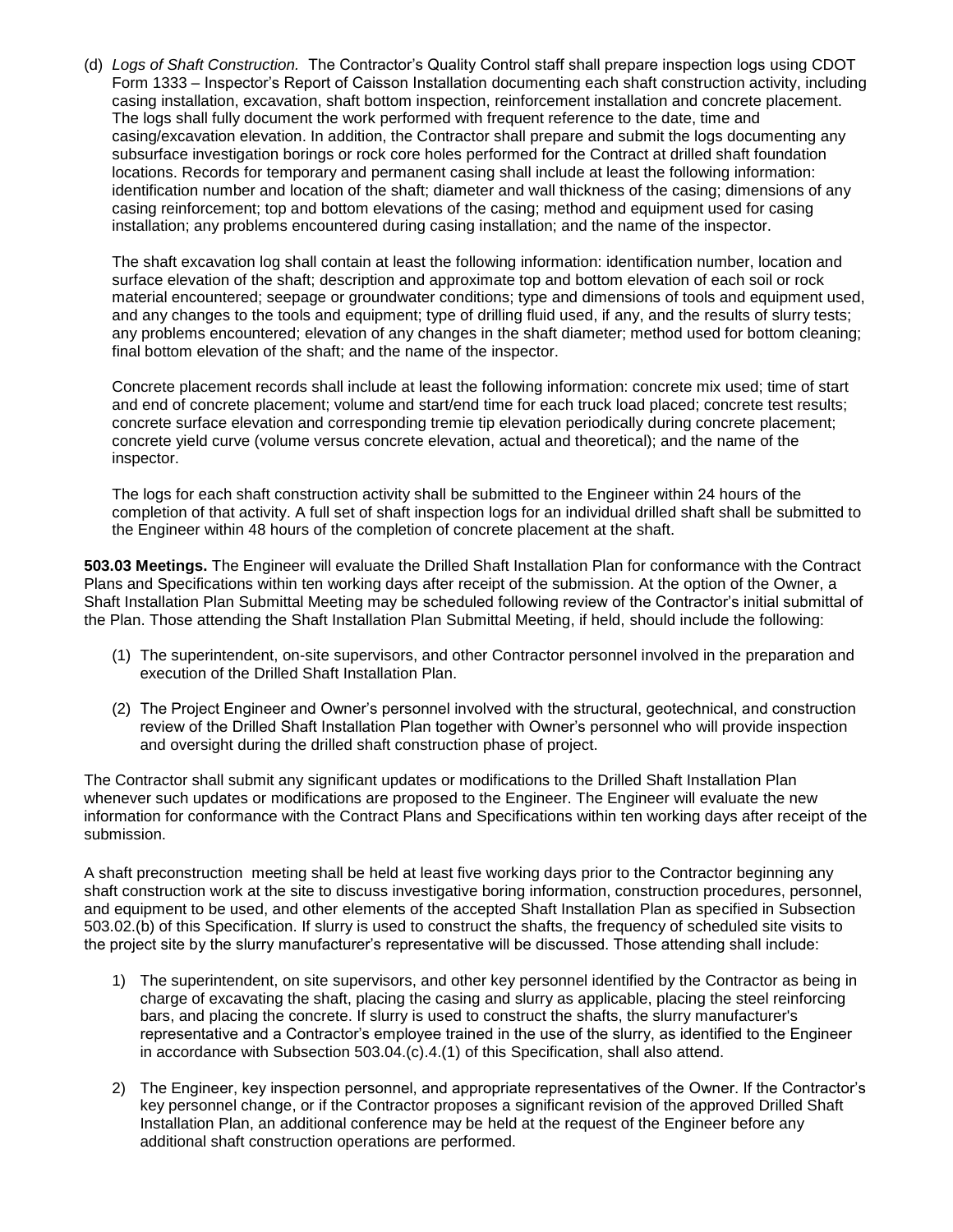**503.04 Approvals***.* Work shall not begin until all the required submittals have been accepted in writing by the Engineer. All procedural acceptances given by the Engineer shall be subject to trial in the field and shall not relieve the Contractor of the responsibility to satisfactorily complete the work.

**503.05 Control and Disposal of Materials.** The Contractor shall dispose of excavated material, as well as slurry and/or water removed from the shaft excavation. Collect and properly dispose offsite all slurry and water displaced during final cleaning and concrete placement. Open pits for collection of materials will not be allowed. Control all excavated material, slurry, water, and other matter so that at no time it enters or encroaches upon the adjacent travel lanes, railroad, water ways, and so forth. All environmental regulations for handling, discharge, and disposal of all construction materials shall be followed.

## **MATERIALS**

**503.06 Concrete.**Concrete used in the construction of drilled shafts shall be Class BZ and shall conform to the requirements of Section 601. If the concrete does not meet the requirements of Section 601, reductions shall be applied to Subsection 503.24 drilled caisson pay item. The concrete slump shall be between 6 in. and 9 in. and the coarse aggregate size shall not exceed 0.375 in. A minimum of 6 in. slump shall be required during the period equal to the anticipated pour period plus 2.0 hours. The use of retarders and mid-range water reducers is allowed to extend the slump life of the concrete.

**503.07 Reinforcing Steel.** Reinforcing steel used in the construction of drilled shafts shall conform to Section 602. When necessary, vertical bars shall be bundled in order to maximize clear space between vertical reinforcement bars. Rolled hoops or bundled spirals shall be used in order to maximize the clear space between horizontal reinforcement. Reinforcing steel cages for drilled shafts with varying shaft and socket diameters shall be designed with a single, uniform diameter. At all times, the reinforcing bars and fabricated steel reinforcing cage shall be supported off the ground surface and shall be protected from contamination with mud, oils and solvents, and other deleterious materials. The steel should be free of excessive rust (flacking, peeling, thick coating) at the time of cage placement into the hole. Any contamination or excessive rust shall be cleaned and removed by the Contractor to the Engineer's acceptance prior to placement.

**503.08 Casings.**All permanent structural casing shall be of steel conforming to ASTM A36/A36M or ASTM 252 Gr 2 unless specified otherwise in the Plans. All splicing of permanent structural casing shall be in accordance with Section 6.13.3, "Welded Connections," of the AASHTO LRFD Bridge Design Specifications. All casing shall be watertight and clean prior to placement in the excavation. Where the minimum thickness of the casing is specified in the Plans, it is specified to satisfy structural design requirements only. The Contractor shall increase the casing thickness from the minimum specified thickness, as necessary and accepted by the Engineer, to satisfy the construction installation requirements.

All permanent casing shall be of ample strength to resist damage and deformation from transportation and handling, installation stresses, and all pressures and forces acting on the casing. For permanent nonstructural casing, corrugated casing may be used. The diameter of permanent casing shall be as shown on the Plans unless a larger diameter casing is approved by the Engineer. When a larger size permanent casing is approved by the Engineer, no additional payment will be made for the increased weight of casing steel or the increased quantity of drilled shaft excavation and concrete.

All temporary casing shall be a smooth wall structure steel except where corrugated metal pipe is shown in the Plans as an acceptable alternative material. All temporary casing shall be of ample strength to resist damage and deformation from transportation and handling, installation and extraction stresses, and all pressures and forces acting on the casing. The casing shall be capable of being installed and removed without deforming and causing damage to the completed shaft and without disturbing the surrounding soil. Temporary casing shall be completely removed, unless otherwise shown on the Plans or approved by the Engineer. The outside diameter of temporary casing shall not be less than the specified diameter of the shaft.

**503.09 Mineral Slurry.**Mineral Slurry shall be used in conformance with the quality control plan specified in Subsection 503.02.(b).(5)

Mineral slurry shall conform to the following requirements: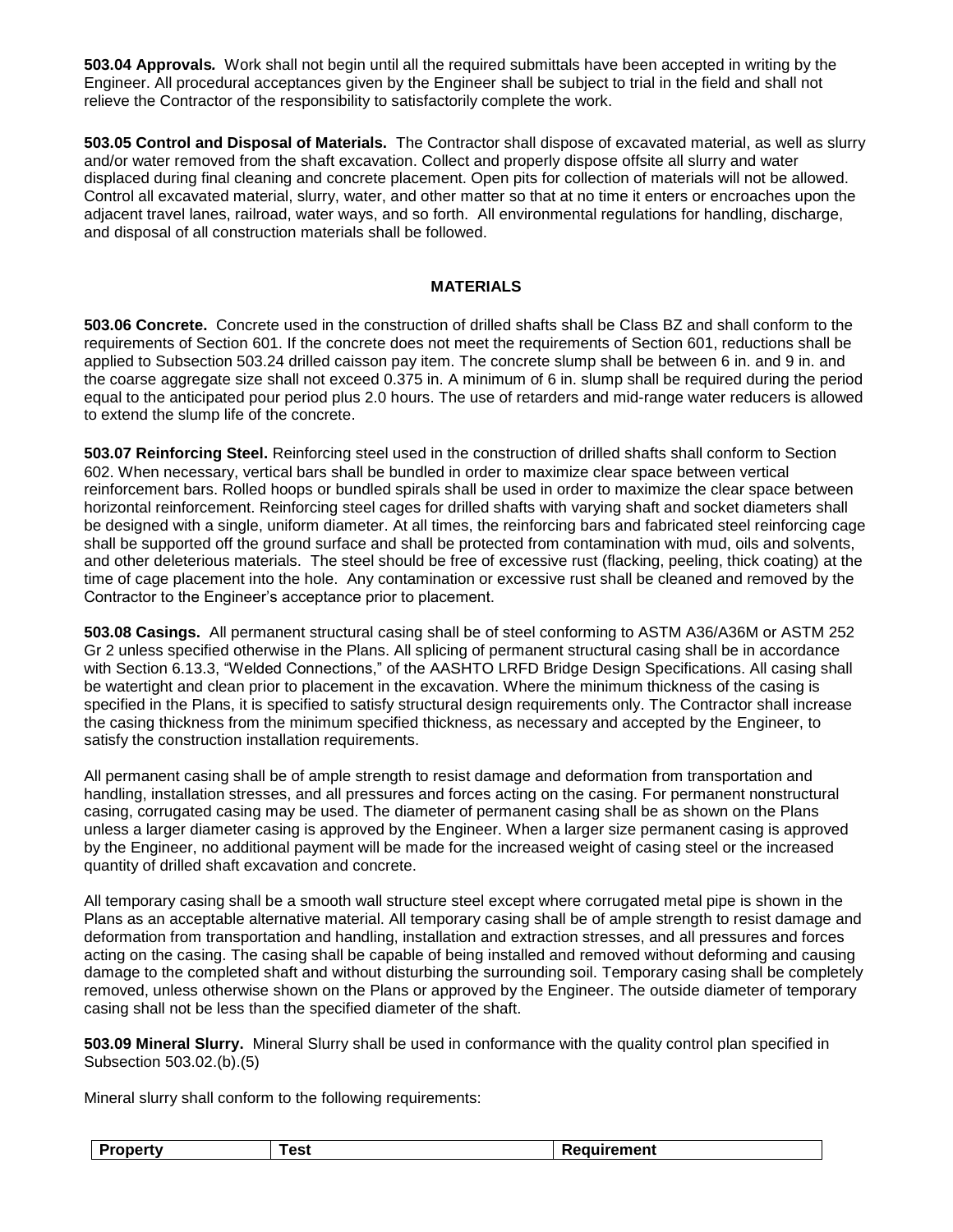| Density (pcf)                | Mud Weight (Density) API 13B-1,<br>Section 1   | 64.3 to 72                                       |
|------------------------------|------------------------------------------------|--------------------------------------------------|
| Viscosity<br>(seconds/quart) | Marsh Funnel and Cup API 13b-1,<br>Section 2.2 | 28 to 50                                         |
| pH                           | Glass Electrode, pH Meter, or pH<br>Paper      | 8 to 11                                          |
| Sand Content (percent)       | API 13B-1, Section 5                           | 4.0 max immediately prior to placing<br>concrete |

**503.10 Polymer Slurry.** Polymer slurries, either natural or synthetic, shall be used in conformance with the manufacturer's recommendations, and shall conform to the quality control plan specified in Subsection 503.02.(b).(5) of this Specification. The polymer slurry shall conform to the following requirements:

| <b>Property</b>     | Test                             | Requirement                          |
|---------------------|----------------------------------|--------------------------------------|
| Density (pcf)       | Mud Weight (Density) API 13B-1,  | 64.3 max.                            |
|                     | Section 1                        |                                      |
| Viscosity           | Marsh Funnel and Cup API 13b-1,  | 32 to 135                            |
| (seconds/quart)     | Section 2.2                      |                                      |
| pH                  | Glass Electrode, pH Meter, or pH | 8 to 1.5                             |
|                     | Paper                            |                                      |
| <b>Sand Content</b> | API 13B-1, Section 5             | 1.0 max immediately prior to placing |
| (percent)           |                                  | concrete                             |

The sand content of polymer slurry prior to final cleaning and immediately prior to placing concrete shall be less than or equal to 1.0 percent, in accordance with American Petroleum Institute API 13B-1, Section 5. Slurry temperature shall be at least 40°F when tested.

**503.11 Water Slurry.** Water may be used as slurry when casing is used for the entire length of the drilled hole, or to stabilize the bedrock below the temporary casing provided that the method of drilled shaft installation maintains stability at the bottom of the shaft excavation. Water slurry shall conform to the following requirements:

| <b>Property</b>        | Test                            | Requirement        |
|------------------------|---------------------------------|--------------------|
| Density (pcf)          | Mud Weight (Density) API 13B-1, | 64 max.            |
|                        | Section 1                       |                    |
| Sand Content (percent) | API 13B-1, Section 5            | 1.0 <sub>max</sub> |

**503.12 Access Tubes for CSL Testing.** Access tubes for CSL testing shall be steel pipe of 0.145 inches minimum wall thickness and at least 1-1/2 inch inside diameter. The access tubes shall have a round, regular inside diameter free of defects and obstructions, including all pipe joints, in order to permit the free, unobstructed passage of 1.3 inch maximum diameter source and receiver probes used for the CSL tests. The access tubes shall be non-galvanized, watertight, free from corrosion, and with clean internal and external faces to ensure good bond between the concrete and the access tubes. The access tubes shall be fitted with watertight threaded caps on the bottom and the top. Grout for filling the access tubes at the completion of the CSL tests shall be a neat cement grout with a minimum water/cement ratio of 0.45.

# **CONSTRUCTION REQUIREMENTS**

**503.13 Drilled Shaft Excavation.**Drilled shafts shall be excavated to the required depth as shown in the Plans or as directed by the Engineer. The excavation and drilling equipment shall have adequate capacity, including power, torque and down pressure to excavate a hole of both the maximum diameter and to a depth of 20 feet or 20 percent beyond the maximum shaft length shown on the Plans, whichever is greater. Blasting will only be permitted if specifically stated on the Plans or authorized in writing by the Engineer. Once the excavation operation has been started, the excavation shall be conducted in a continuous operation until the excavation of the shaft is completed except for pauses and stops as noted using approved equipment capable of excavating through the type of material expected. Pauses or interruptions during this excavation operation will not be allowed except for casing installation, casing splicing and removal of materials or obstructions. Drilled shaft excavation operation interruptions not conforming to this definition shall be considered stops. The Contractor shall provide temporary casing at the site in sufficient quantities to meet the needs of the anticipated construction method.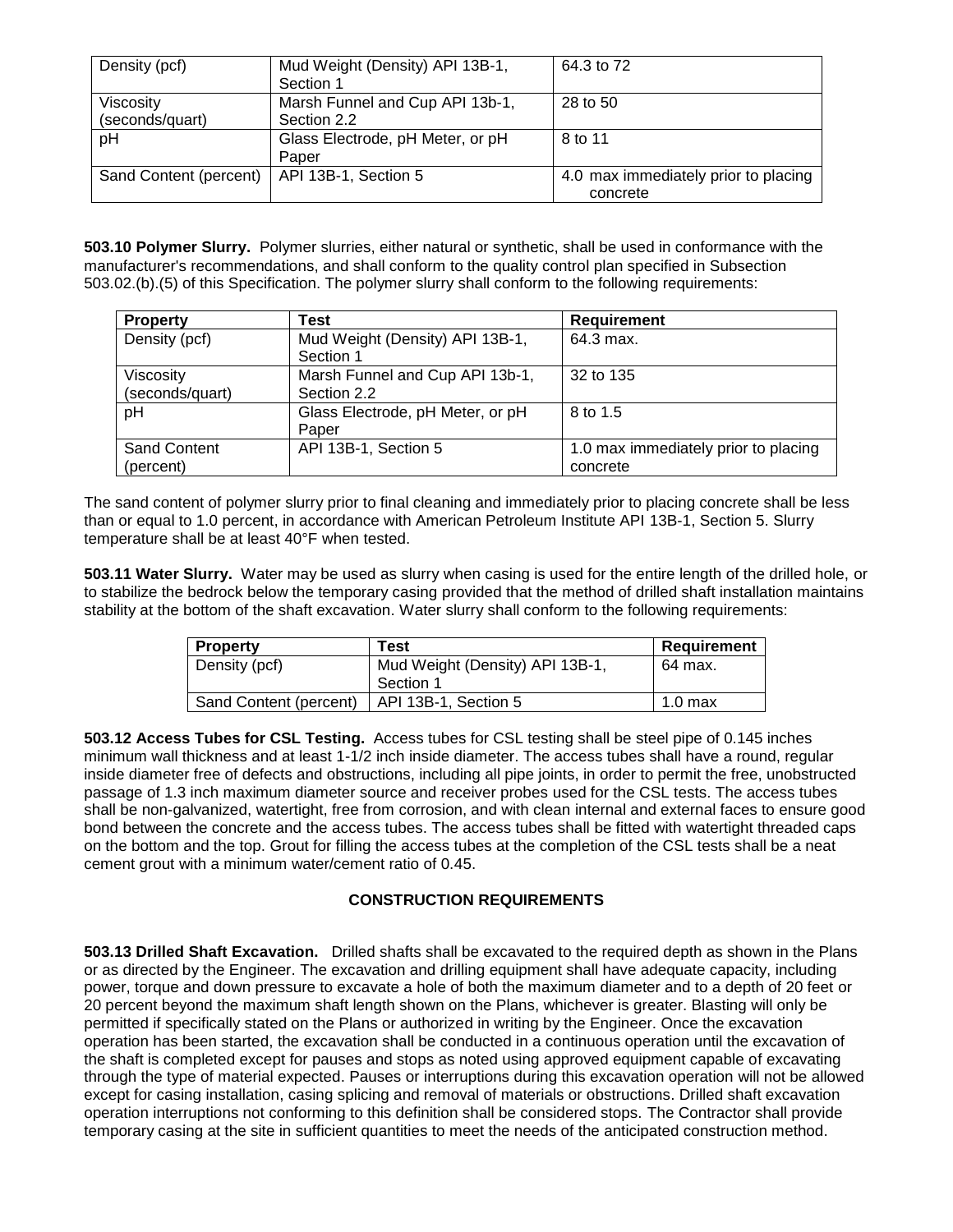If the drilled shaft excavation is not complete at the end of the shift or series of continuous shifts, the drilled shaft excavation operation may be stopped provided the Contractor protects the shaft as indicated in Subsection 503.13.(b) of this Specification before the end of the work day.

If slurry is present in the shaft excavation, the Contractor shall conform to the requirements of Subsection 503.13 (b).5.(2) of this Specification regarding the maintenance of the minimum level of drilling slurry throughout the stoppage of the shaft excavation operation, and shall recondition the slurry to the required slurry properties in accordance with Sections 503.09, 503.10 and 503.11 of this Specification prior to recommencing shaft excavation operations.

Sidewall over reaming shall be performed when the time for shaft excavation exceeds 24 hours (measured from the beginning of excavation below the casing when casing is used) before the start of concrete placement. Sidewall over reaming shall also be performed when the sidewall of the hole is determined by the Engineer to have softened due to the excavation methods, swelled due to delays in the start of concrete placement, or degraded because of slurry cake buildup. Over reaming thickness shall be a minimum of 1/2-inch.or as directed by the Engineer. Over reaming may be accomplished with a grooving tool, over reaming bucket, or other equipment approved by the Engineer. If over reaming is required as a result of the excavation time exceeding the time limit specified herein, or as a result of excavation methods not in compliance with the approved Drilled Shaft Installation Plan, the Contractor shall bear the costs associated with both sidewall over reaming and additional drilled shaft concrete related to over reaming.

Excavation to the foundation cap elevation shall be completed before drilled shaft construction begins unless otherwise noted in the Contract Documents or approved by the Engineer. Any disturbance to the foundation cap area caused by shaft installation shall be repaired by the Contractor prior to placing the cap concrete. When drilled shafts are to be installed in conjunction with embankment construction, the Contractor shall construct drilled shafts after placement of the embankment fill unless otherwise shown on the Contract Documents or approved by the Engineer. Drilled shafts installed prior to the completion of the embankment fill shall not be capped until the fill has been placed to the bottom of cap level.

- (a) *Drilled Shaft Excavation.* The contractor may excavate the drilled shaft without excavation protection provided the Contractor can demonstrate that the ground water level and soil and rock conditions are suitable for the dry construction method. The dry construction method consists of drilling the shaft excavation, removing accumulated water and loose material from the excavation, placing the reinforcing cage, and concreting the shaft in relatively dry excavation. The Engineer will approve the dry construction method only if the shaft excavation demonstrates that the following conditions are met: less than 12 inches of water accumulates above the base over a period of one hour when no pumping is permitted, the sides and bottom of the hole remain stable without detrimental caving, sloughing or swelling between the completion of excavation and concrete placement, all loose material and water can be satisfactorily removed prior to inspection and concrete placement ( less than 2 inches of water will be permitted in the bottom of the shaft excavation at the time of concrete placement), and the Engineer can visually inspect the sides and bottom of the shaft prior to placing the concrete. The drilled shaft excavations shall not be left open overnight unless cased full depth or otherwise protected against sidewall instability. An open excavation is defined as a drilled shaft that has not been filled with concrete, or temporarily backfilled with a material approved by the Engineer in accordance with Subsection 503.02 (b) of this Specification or protected in accordance with Subsection 503.13 (b). The use of slurry to protect a drilled shaft during a drilling stoppage or overnight shutdown may be approved by the Engineer. The excavation shall be protected with a suitable cover which will prevent persons or materials from falling into the hole. Casing of drilled shafts in stable rock formations during stoppages is not required if accepted by the Engineer unless shown on the Plans or specified herein. All OSHA safety requirements near the drilled shaft shall be followed.
- (b) *Drilled Shaft Excavation Protection Methods.* The Contractor bears full responsibility for selection and execution of the methods of stabilizing and maintaining the drilled shaft excavation. The walls and bottom of the drilled shaft excavation shall be protected so that sidewall caving and bottom heaves are prevented from occurring, and so that the soil adjacent to the drilled shaft is not disturbed. For shafts where the soils above the bedrock do not contribute to the bearing calculations, the soils surrounding the temporary casing may be disturbed during the installation of temporary casing using uncontrolled in-situ slurries.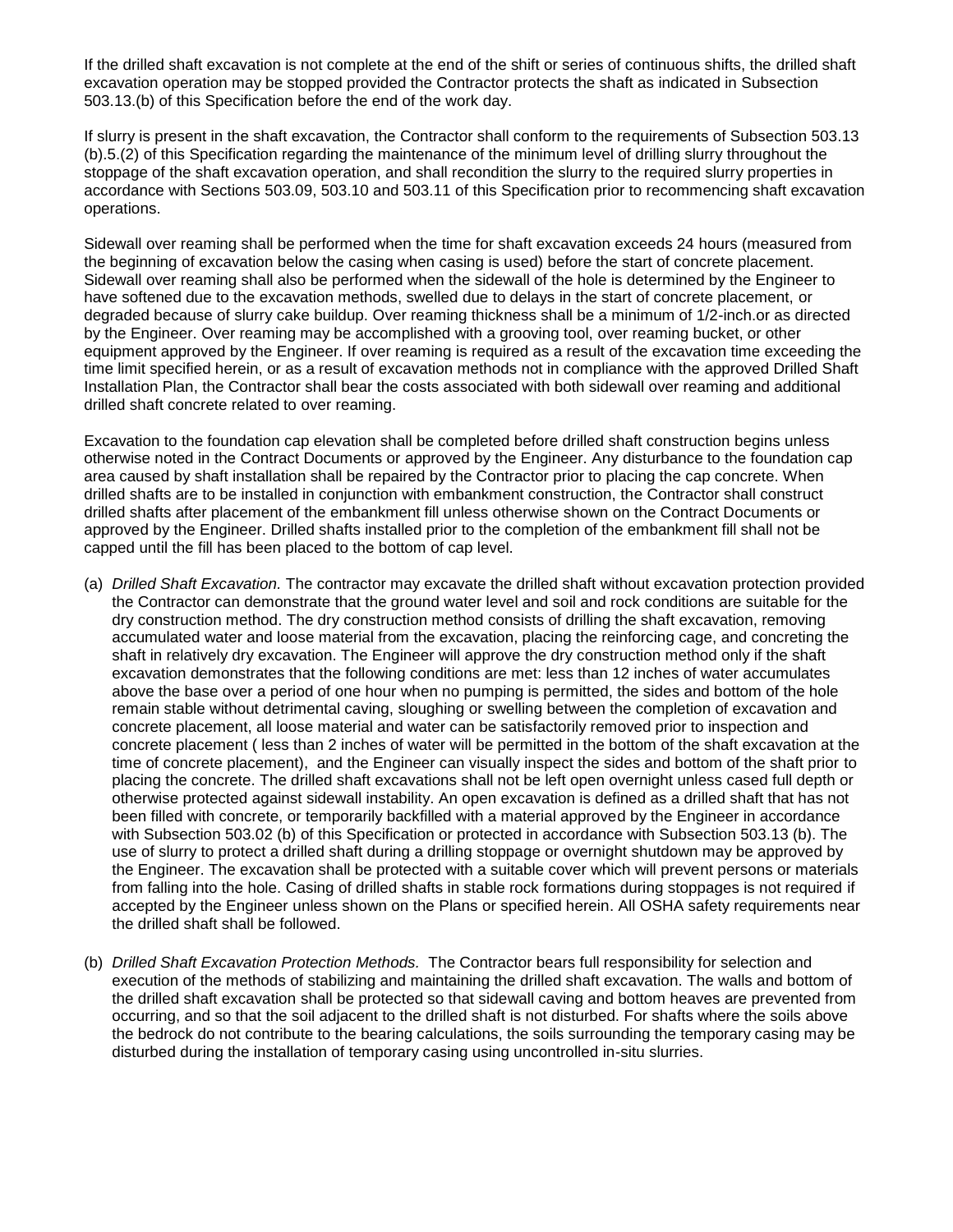Acceptable protection methods include the use of casing, drilling slurry, or both.

## **1. Temporary Casing Construction Method**

In stable soils, the Contractor shall conduct casing installation and removal operations and drilled shaft excavation operations such that the adjacent soil outside the casing and drilled shaft excavation for the full height of the drilled shaft is not disturbed. Disturbed soil is defined as soil whose geotechnical properties have been changed from those of the original in-situ soil, and whose altered condition adversely affects the performance of the drilled shaft foundation. For shafts where the soils above the bedrock do not contribute to the bearing calculations, the soils surrounding the temporary casing may be disturbed during the installation of temporary casing using uncontrolled in-situ slurries.

If the Contractor is utilizing casing that is adequately sealed into competent soils such that water cannot enter the excavation, the Contractor may, with the Engineer's approval, continue excavation without protection in soils below the water table provided the water level within the casing does not rise or exhibit flow. If casing is sealed into the underlying bedrock, water may infiltrate the shaft below the casing. Excavation of the bedrock may continue without the use of casing or slurry if the shaft remains stable.

As the temporary casing is withdrawn, sufficient head of fluid concrete must be maintained to ensure that water or slurry outside the temporary casing will not breach the column of freshly placed concrete. Casing extraction shall be at a slow, uniform rate with the pull in line with the shaft axis. Excessive rotation of the casing shall be avoided to limit deformation of the reinforcing steel cage.

The Contractor shall remove all temporary casings from the excavation as concrete placement is completed, unless permission has been received from the Engineer to leave specified temporary casings in place.

## **2. Permanent Casing Construction Method**

When permanent casing is specified, excavation shall conform to the specified outside diameter of the drilled shaft. After the casing has been filled with concrete, all void space occurring between the casing and drilled shaft excavation shall be filled with a material which approximates the geotechnical properties of the in-situ soils, in accordance with the Drilled Shaft Installation Plan specified in subsection 503.02.(b) of this Specification and as approved by the Engineer.

Tops of permanent casings for the drilled shafts shall be removed to the top of the drilled shaft or finished ground line, whichever is lower, unless the top of permanent casing is shown in the Plans at a different elevation. For those drilled shafts constructed within a permanent body of water, tops of permanent casings for drilled shafts shall be removed to the low water elevation unless otherwise shown on the Plans or directed otherwise by the Engineer. Casing used for forming shafts installed through a body of water shall not be removed.

#### **3. Alternative Casing Methods**

When approved by the Engineer, installation of casing using rotating or oscillating methods will be permitted. Use of this alternative casing method shall be in accordance with the equipment and procedures shown in the approved Drilled Shaft Installation Plan, and shall comply with all other requirements specified herein. Drilled shaft casing shall be equipped with cutting teeth or a cutting shoe and installed by either rotating or oscillating the casing.

#### **4. Uncontrolled In-Situ Slurry**

The uncontrolled in-situ slurry consists of in-situ soils from the drilled shaft mixed with water. For shafts where the soils above the bedrock do not contribute to the bearing calculations, the contractor can use uncontrolled in-situ slurry to install temporary casing. For shafts where the soils above the bedrock do contribute to the bearing calculations, the use of uncontrolled in-situ slurry to install temporary casing shall not be allowed. Slurry in accordance with Subsection 503.09, 503.10 and 503.11 of this specification may be required at the engineer's request if the drilled shaft does not remain stable using uncontrolled in-situ slurry.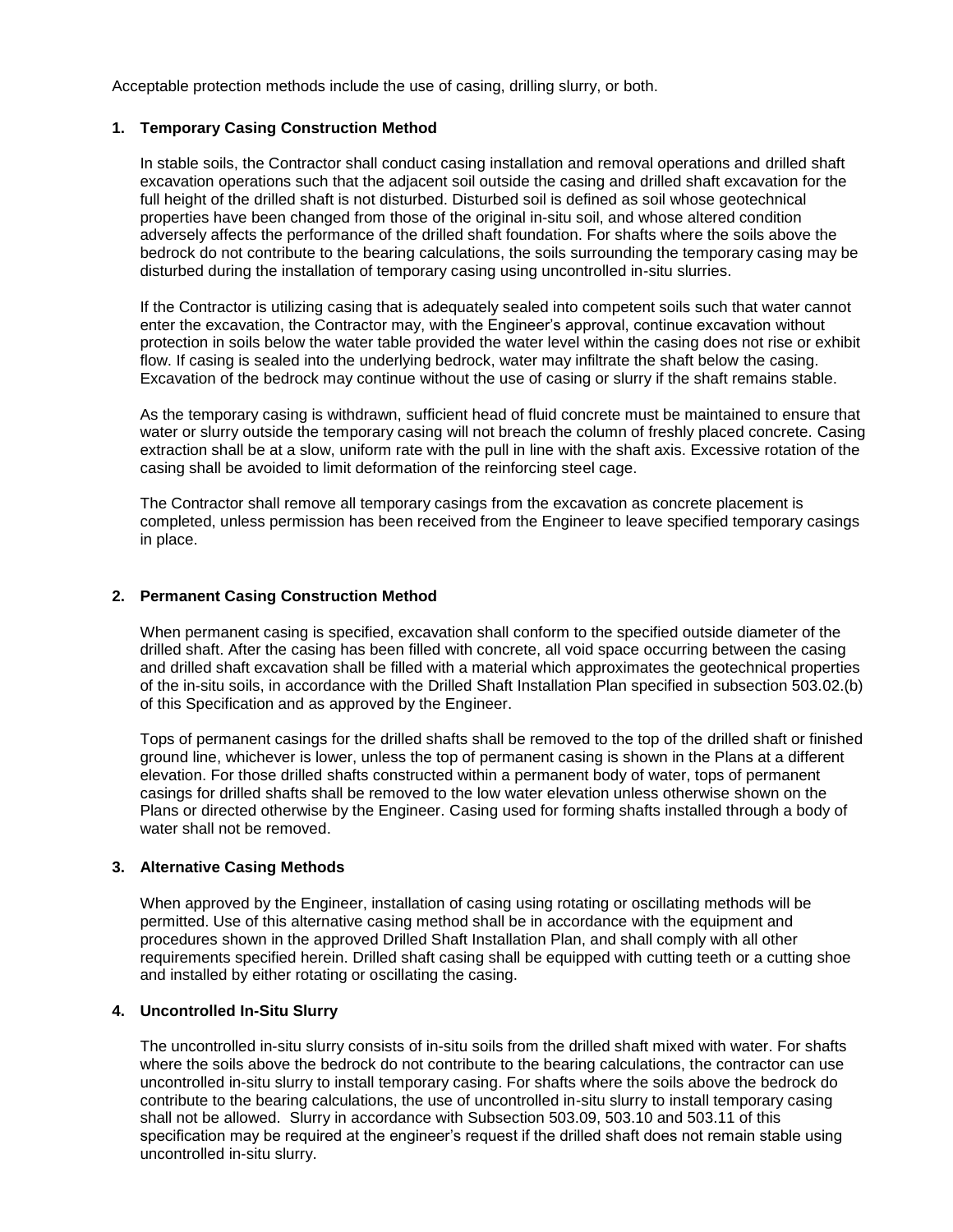# **5. Slurry**

The Contractor shall use slurry in accordance with Subsections 503.09, 503.10 and 503.11 of this Specification to maintain a stable excavation during drilled shaft excavation and concrete placement operations once water begins to enter the drilled shaft excavation and remain present.

The Contractor shall use slurry to maintain stability during drilled shaft excavation and concrete placement operations in the event that water begins to enter the drilled shaft excavation at a rate of greater than twelve inches per hour, or if the Contactor is not able to restrict the amount of water in the drilled shaft to less than three inches prior to concrete placement, or to equilibrate water pressure on the sides and base of the drilled shaft excavation when groundwater is encountered or anticipated based on the available subsurface data.

#### **(1) Slurry Technical Assistance**

If slurry is used, the manufacturer's representative, as identified to the Engineer in accordance with Subsection 503.02. (c) of this Specification, shall provide technical assistance for the use of the slurry.

The manufacturer's representative or the Contractor's employee trained in the use of the slurry, as identified to the Engineer in accordance with Subsection 503.02.(c) of this Specification, shall be present at the site throughout the shaft slurry operations for this project to perform the duties specified above.

## **(2) Minimum Level of Slurry in the Excavation**

When slurry is used to maintain a stable excavation, the slurry level in the excavation shall be maintained to obtain hydrostatic equilibrium throughout the construction operation at a height required to provide and maintain a stable hole, but not less than 5 feet above the water table.

Recommended slurry levels are as follows:

- (1) not less than five feet above the water table for mineral slurries,
- (2) not less than ten feet above the water table for water and uncontrolled in-situ slurries,
- (3) not less than ten feet above the water table for polymer slurries, except when a lesser dimension is specifically recommended by the slurry manufacturer for the site conditions and construction methods.

The Contractor shall provide casing, or other means, as necessary to meet these requirements.

The slurry level shall be maintained above all unstable zones a sufficient distance to prevent bottom heave, caving or sloughing of those zones.

Throughout all stops in drilled shaft excavation operations, the Contractor shall monitor and maintain the slurry level in the excavation the greater of the following elevations:

- (1) no lower than the water level elevation outside the drilled shaft,
- (2) elevation as required to provide and maintain a stable hole.

#### **(3) Cleaning Slurry**

The Contractor shall clean, re-circulate, de-sand, or replace the slurry, as needed, in order to maintain the required slurry properties. Sand content will only be required to be within specified limits immediately prior to concrete placement.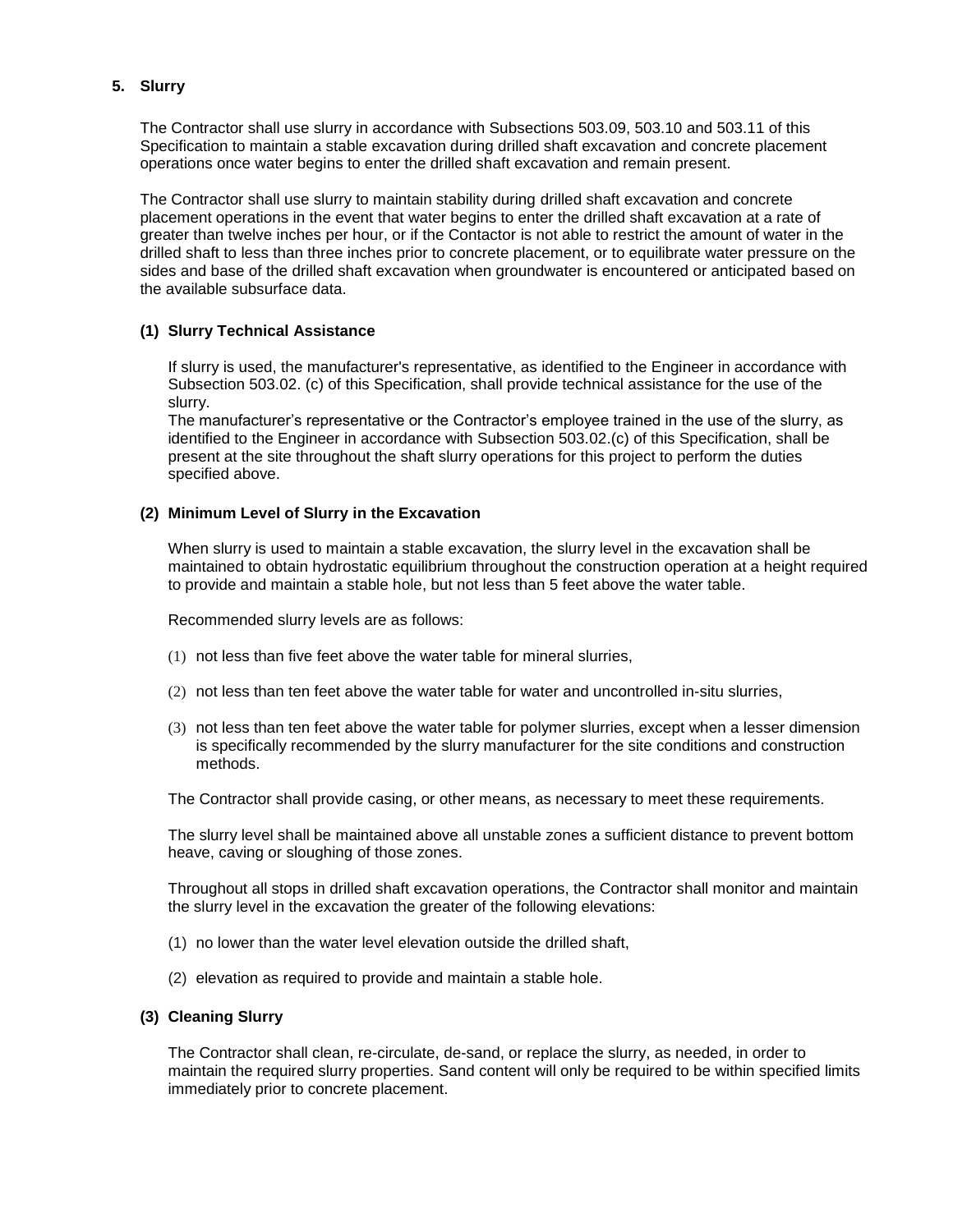**503.14 Obstructions.**When obstructions are encountered, the Contractor shall notify the Engineer promptly. An obstruction is defined as a specific object (including, but not limited to, boulders, logs, and manmade objects) encountered during the drilled shaft excavation operation which prevents or hinders the advance of the drilled shaft excavation. When efforts to advance past the obstruction to the design drilled shaft tip elevation result in the rate of advance of the drilled shaft drilling equipment being significantly reduced relative to the rate of advance for the portion of the drilled shaft excavation in the geological unit that contains the obstruction, then the Contractor shall remove, bypass or break up the obstruction under the provisions of Subsection 503.24 of this Specification. Blasting will not be permitted unless approved in writing by the Engineer.

Drilling tools that are lost in the excavation will not be considered obstructions, and shall be promptly removed by the Contractor. All costs due to lost tool removal will be borne by the Contractor including, but not limited to, costs associated with the repair of hole degradation due to removal operations or an excessive time that the hole remains open.

**503.15 Protection of Existing Structures and Drilled Holes.**The Contractor shall control operations to prevent damage to existing structures and recently drilled holes, utilities, roadways and other facilities. Preventative measures shall include, but are not limited to, selecting construction methods and procedures that will prevent excessive caving of the drilled shaft excavation and monitoring and controlling the vibrations from the driving of casing or sheeting, drilling of the shaft, or from blasting, if permitted.

**503.16 Slurry Sampling and Testing.** Mineral slurry and polymer slurry shall be mixed and thoroughly hydrated in slurry tanks, lined ponds, or storage areas. The Contractor shall draw sample sets from the slurry storage facility and test the samples for conformance with the appropriate specified material properties before beginning slurry placement in the drilled hole. Slurry shall conform to the quality control plan included in the Drilled Shaft Installation Plan in accordance with Subsection 503.02.(b).(5) of this Specification and approved by the Engineer. A sample set shall be composed of samples taken at mid-height and within two feet of the bottom of the storage area.

The Contractor shall sample and test all slurry in the presence of the Engineer, unless otherwise approved by the Engineer. The date, time, names of the persons sampling and testing the slurry, and the results of the tests shall be recorded. A copy of the recorded slurry test results shall be submitted to the Engineer at the completion of each drilled shaft, and during construction of each drilled shaft when requested by the Engineer.

Sample sets of all slurry, composed of samples taken at mid-height and within two feet of the bottom of the drilled shaft, shall be taken and tested during drilling as necessary to verify the control of the properties of the slurry. As a minimum, sample sets of polymer slurry shall be taken and tested at least once every four hours after beginning its use during each shift. Sample sets of all slurry, as specified, shall be taken and tested immediately prior to placing concrete.

The Contractor shall demonstrate to the satisfaction of the Engineer that stable conditions are being maintained. If the Engineer determines that stable conditions are not being maintained, the Contractor shall immediately take action to stabilize the shaft. The Contractor shall submit a revised Drilled Shaft Installation Plan which addresses the problem and prevents future instability. The Contractor shall not continue with drilled shaft construction until the damage which has already occurred is repaired in accordance with the Specifications, and until receiving the Engineer's approval of the revised Drilled Shaft Installation Plan. The Engineer will evaluate the revised Drilled Shaft Installation Plan for conformance with the Contract Plans and Specifications within five working days after receipt of the submission.

**503.17 Drilled Shaft Excavation Inspection.**The Contractor shall use appropriate means such as a cleanout bucket, air lift, or hydraulic pump to clean the bottom of the excavation of all drilled shafts. For wet drilled shaft excavation in soils, the base of the excavation shall be covered with not more than 3 inches of sediment or loose or disturbed material just prior to placing concrete. For dry drilled shaft excavations in soils, the base of excavation shall be covered with not more than 1.5 inches sediment or loose or disturbed material just prior to placing concrete. For wet and dry drilled shaft excavations in rock, the base of the excavation shall be covered with not more than 0.5 inch for 50 percent of the base area of sediment or loose or disturbed material just prior to placing concrete.

The excavated drilled shaft will be inspected and approved by the Engineer prior to proceeding with construction. The bottom of the excavated drilled shaft shall be sounded with an airlift pipe, a tape with a heavy weight attached to the end of the tape, a borehole camera with visual sediment depth measurement gauge*,* or other means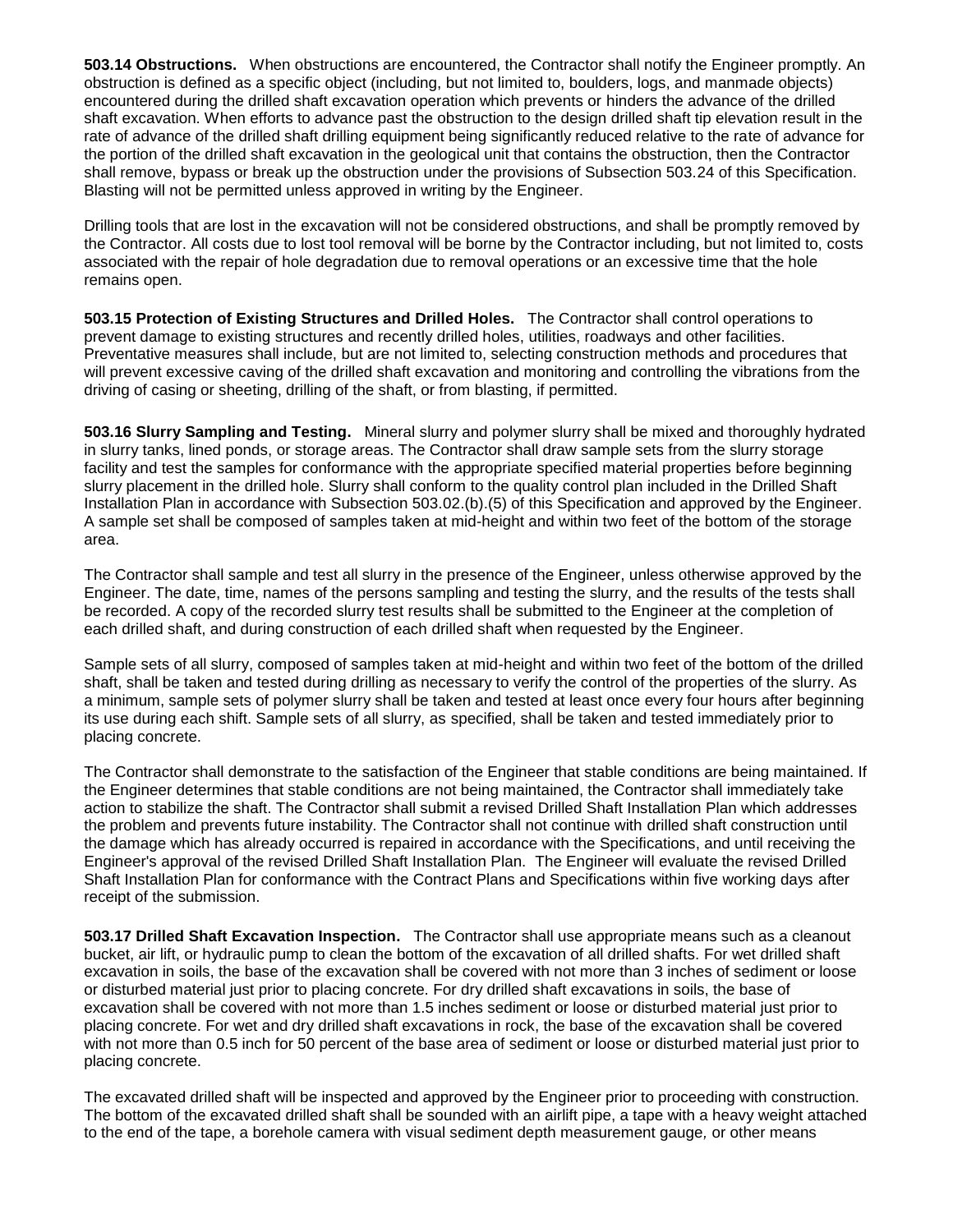acceptable to the Engineer to determine that the drilled shaft bottom meets the requirements in the Contract. The contractor shall supply all needed equipment required to inspect the drilled shaft excavation.

**503.18 Assembly and Placement of Reinforcing Steel.**The contractor shall show bracing and any extra reinforcing steel required for fabrication of the cage on the shop drawings. The contractor will be responsible for engineering the temporary support and bracing of the reinforcing cages to ensure that they maintain their planned configuration during assembly, transportation and installation.

The reinforcing cage shall be rigidly braced to retain its configuration during handling and construction. Individual or loose bars will not be permitted. All (100%) intersections of vertical and horizontal bars must be tied. At least 4 vertical bars of each cage, equally spaced around the circumference, shall be tied at all reinforcement intersections with double wire ties. The remaining reinforcement intersections in each cage shall be tied with single wire ties.

The reinforcement shall be carefully positioned and securely fastened to provide the minimum clearances specified or shown on the Plans, and to ensure that no displacement of the reinforcing steel cage occurs during placement of the concrete. Splicing of the reinforcement cage during placement of the cage in the shaft excavation will not be permitted unless otherwise shown on the Plans or approved by the Engineer. If the reinforcing cage is spliced during placement of the cage into the drilled shaft excavation, the splice details and location of the splices shall be in accordance with the Plans and the approved Drilled Shaft Installation Plan. In addition, the work shall be performed within the time limits specified in Subsection 503.13

The steel reinforcing cage shall be securely held in position throughout the concrete placement operation. The reinforcing steel cage shall be supported from the top during the placement of the concrete to achieve the clearances shown on the plans. Setting the cage on the bottom of the hole will not be permitted. The support system shall be concentric to prevent racking and displacement of the cage. The reinforcing steel in the drilled shaft shall be tied and supported so that the location of the reinforcing steel will remain within allowable tolerance. Concrete spacers or other approved non-corrosive spacing devices shall be used at sufficient intervals (near the bottom, the top and at intervals not exceeding 10 feet vertically) to ensure concentric spacing for the entire cage length. The number of spacers required at each level will be one spacer for each foot of excavation diameter, with a minimum of four spacers at each level. The spacers shall be of adequate dimension to ensure an annular space between the outside of the reinforcing cage and the side of the excavation along the entire length of the drilled shaft as shown in the Plans. Acceptable feet made of plastic, or concrete (bottom supports) shall be provided to ensure that the bottom of the cage is maintained at the proper distance above the base of the excavation unless the cage is suspended from a fixed base during the concrete pour.

Minimum concrete cover to reinforcing steel shall be as follows:

| Drilled Shaft Diameter                 | <b>Minimum Concrete Cover</b> |
|----------------------------------------|-------------------------------|
| Less than or equal to 3'-0"            | 3"                            |
| Greater than 3'-0" and less than 5'-0" | $\Lambda$ "                   |
| 5'-0" or larger                        | .6"                           |

If concrete placement does not immediately follow the cage placement, the Engineer may order the steel to be removed from the excavation so that the integrity of the excavation, including the presence of loose material in the bottom of the hole, and the surface condition of the reinforcing steel may be determined by inspection.

Bracing steel which constricts the interior of the reinforcing cage must be removed after lifting the cage if freefall concrete or wet tremie methods of concrete placement are to be used.

The elevation of the top of the steel cage shall be checked before and after the concrete is placed. If the upward displacement of the rebar cage exceeds 2 inches, or if the downward displacement exceeds 6 inches, the drilled shaft will be considered defective. Corrections shall be made by the Contractor to the satisfaction of the Engineer. No additional drilled shafts shall be constructed until the Contractor has modified the rebar cage support in a manner satisfactory to the Engineer.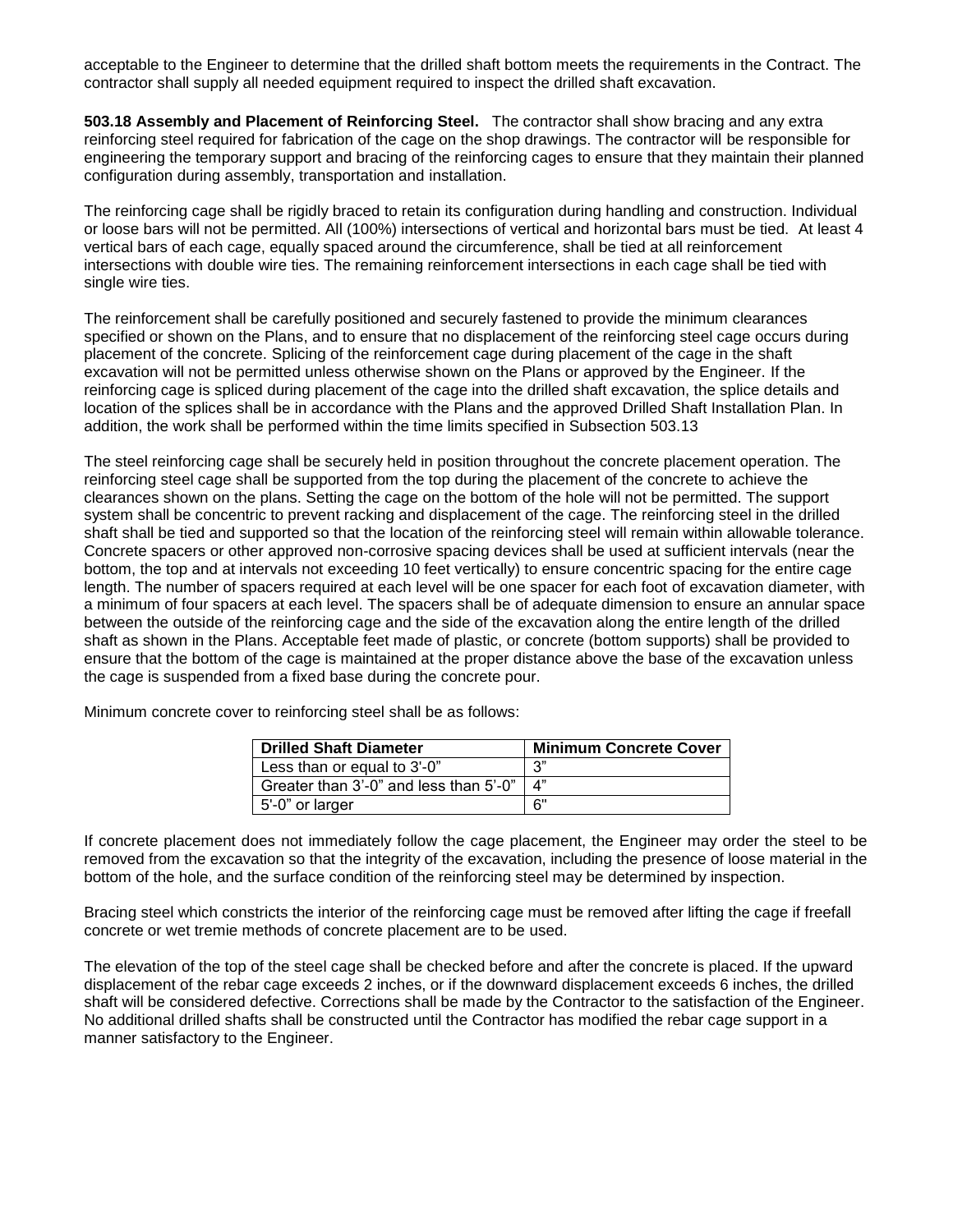**503.19 Concrete Placement, Curing and Protection.** Concrete placement shall commence as soon as possible after completion of drilled shaft excavation by the Contractor and inspection by the Engineer. Immediately prior to commencing concrete placement, the drilled shaft excavation and the properties of the slurry (if used) shall conform to Subsections 503.09, 503.10 and 503.11 of this Specification. The CSL access tubes shall be filled with potable water before concrete placement and the top watertight threaded caps shall be reinstalled. Concrete placement shall continue in one operation to the top of the drilled shaft, or as shown in the Plans.

If water is not present (a dry shaft), the concrete shall be deposited through the center of the reinforcement cage by tremie or free-fall preventing segregation of aggregates. The concrete shall be placed such that the free-fall is vertical down the center of the drilled shaft without hitting the sides, the steel reinforcing bars, or the steel reinforcing bar cage bracing.

If water exists in amounts greater than two inches in depth or enters at a rate of more than twelve inches per hour then the drilled shaft excavation must be filled with slurry to at least the level specified in Subsection 503.13 (b).5.(2) and concrete placed by tremie methods outlined in this section.

The elapsed time for concrete placement shall not exceed the time limit defined in the approved Drilled Shaft Installation Plan and demonstrated by a successful technique shaft or test shaft. The concrete placement time shall commence at the mixing of the concrete and extend through to the completion of placement of the concrete in the drilled shaft excavation, including removal of any temporary casing. For wet placement methods, the placement time shall start at the batching of the initial load of concrete to be placed in the shaft. Prior to concrete placement, the Contractor shall provide test results of both a trial mix and a slump loss test conducted by an approved testing laboratory using approved methods to demonstrate that the concrete meets this defined placement time limit. The concrete mix shall maintain a slump of 4 inches or greater over the defined placement time limit as demonstrated by trial mix and slump loss tests. The trial mix and slump loss tests shall be conducted at ambient temperatures appropriate for site conditions. Ambient air temperature at the time of concrete placement shall not be greater than the ambient temperature at the time of the concrete trial tests and slump loss tests.

All admixtures, when approved for use, shall be adjusted for the conditions encountered on the job so the concrete remains in a workable plastic state throughout the defined placement time limit.

Before placing any fresh concrete against concrete deposited in water or slurry (construction joint), the Contractor shall remove all scum, laitance, loose gravel and sediment on the surface of the concrete deposited in water or slurry, and chip off any high spots on the surface of the existing concrete that would prevent any steel reinforcing bar cage from being placed in the position required by the Plans.

The Contractor shall not perform foundation piling driving or casing installation using oscillation method within a radius of 20 feet, nor drilled shaft excavation operations within a clear distance of three diameters of a newly poured drilled shaft 24 hours of the placement of concrete and only when the concrete has reached a minimum compressive strength of 1800 psi.

For any portion of the caisson socketed in fine grained bedrock susceptible to slaking and degradation such as, but not limited to, claystone, siltstone, or shale and provided the proper slurry properties have been achieved. If the concrete is not placed within four hours of drilling, the Contractor shall drill into the bedrock an additional 1/3 of the plan specified rock socket prior to placing the concrete. The reinforcing cage shall extend to the new tip elevation.

Throughout the underwater concrete placement operation, the discharge end of the tube shall remain submerged in the concrete at least five feet and the tube shall always contain enough concrete to prevent water from entering. The concrete placement shall be continuous until the work is completed, resulting in a seamless, uniform shaft. If the concrete placement operation is interrupted, the Engineer may require the contractor to prove by core drilling or other tests that the drilled shaft contains no voids or horizontal joints. If testing reveals voids or joints, the Contractor shall repair them or replace the drilled shaft at no expense to the Owner. Responsibility for coring and testing costs, and calculation of time extension, shall be in accordance with Section 503.21 of this Specification. The Contractor shall use a concrete pump or gravity tremie. A tremie shall have a hopper at the top that empties into a watertight tube at least eight inches in diameter. If a pump is used, a watertight tube shall be used with a minimum diameter of four inches. The discharge end of the tube on the tremie or concrete pump line shall include a device to seal out water or slurry while the tube is first filled with concrete. In lieu of a seal at the discharge end of the pipe, the Contractor may opt to place a "Pig" or "Rabbit" in the hopper prior to concrete placement which moves through the tremie when pushed by the concrete, forcing water or slurry from the tremie pipe. The Contractor shall complete a concrete yield plot for each wet shaft poured by tremie methods. This yield plot will be submitted to the Engineer within 24 hours of completion of the concrete pour.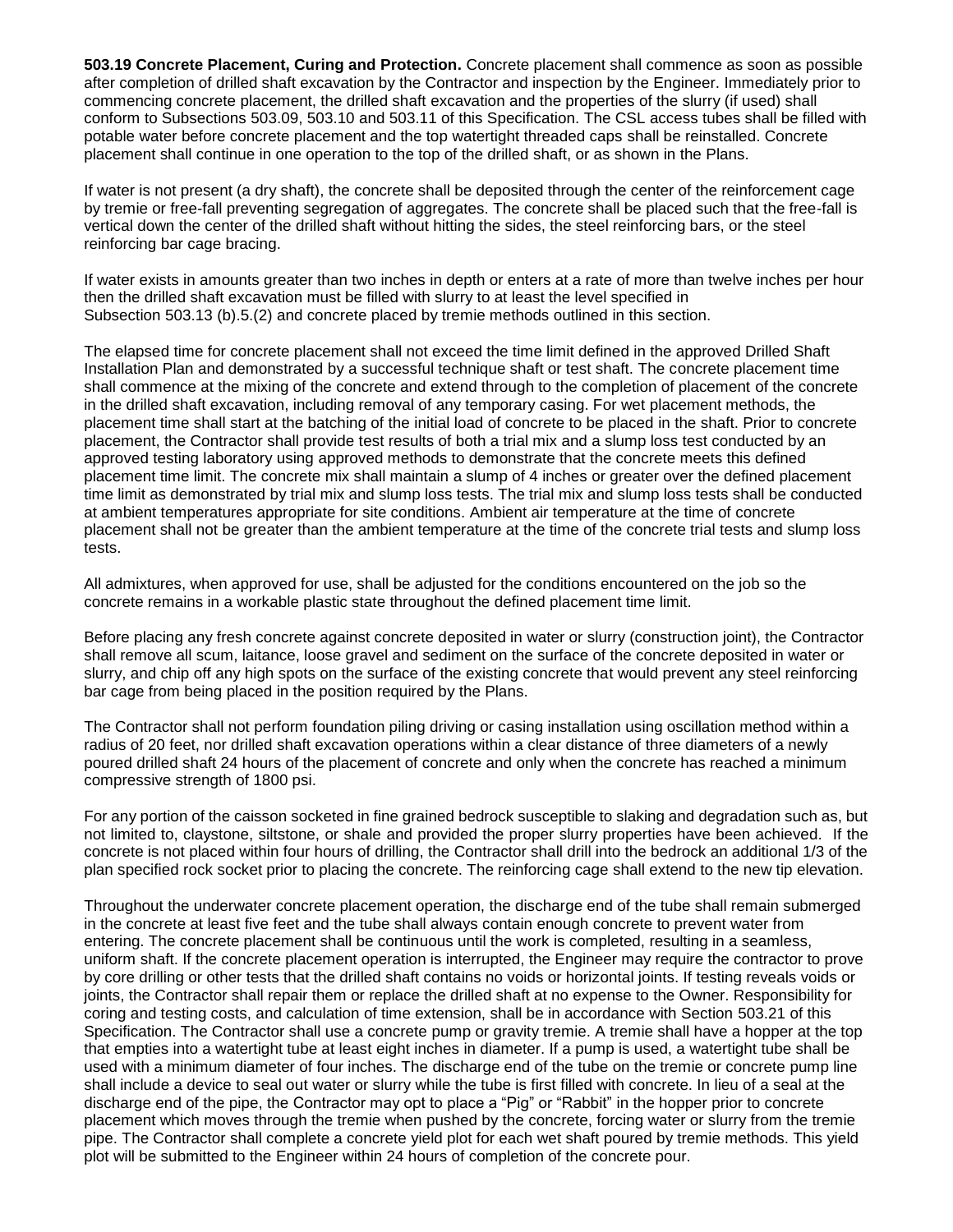The hopper and tubes shall not contain aluminum parts that will have contact with the concrete. The inside and outside surfaces of the tubes shall be clean and smooth to allow both flow of concrete and the unimpeded withdrawal of the tube during concrete placement.

**503.20 Drilled Shaft Construction Tolerances.** Drilled shafts shall be constructed so that the center of the poured shaft at the top of the drilled shaft or mudline, whichever is lower, is within the following horizontal tolerances:

| Drilled Shaft Diameter                 | <b>Tolerance</b>     |
|----------------------------------------|----------------------|
| Less than or equal to 2'-0"            | ີ ?"                 |
| Greater than 2'-0" and less than 5'-0" | $\mathbf{\Lambda}^n$ |
| 5'-0" or larger                        | ና"                   |

Drilled shafts in soil and rock shall be within 1.5 percent of plumb. Plumbness shall be measured from the top of poured drilled shaft elevation or mudline, whichever is lower. During drilling or excavation of the drilled shaft, the Contractor shall make frequent checks on the plumbness, alignment, and dimensions of the drilled shaft. Any deviation exceeding the allowable tolerances shall be corrected with a procedure approved by the Engineer.

Drilled shaft steel reinforcing bars shall be no higher than six inches above or three inches below the plan elevation.

The reinforcing cage shall be concentric with the drilled shaft excavation within a horizontal tolerance of 1-1/2 inches.

The top elevation of the completed drilled shaft shall have a tolerance of plus one inch or minus three inches.

The diameter of the drilled shaft shall not be less than the diameter on the Plans.

Tolerances for casings shall be in accordance with American Pipe Institute tolerances applicable to regular steel pipe.

Drilled shaft excavations and completed drilled shafts not constructed within the required tolerances will be considered defective. The Contractor shall be responsible for correcting all defective drilled shafts to the satisfaction of the Engineer. Materials and work necessary, including engineering analysis and redesign, to complete corrections for out-of-tolerance drilled shafts shall be furnished without either cost to the Owner or an extension of the completion date of the project. Redesign drawings and computations submitted by the Contractor shall be signed by a registered Professional Engineer licensed in the State of Colorado.

#### **TESTING AND VERIFICATION**

**503.21 Integrity Testing.** CSL testing shall be performed in accordance with ASTM D6760 on all drilled shafts in bridge bents or piers considered nonredundant in the plans. For all other drilled shafts, perform CSL testing for wet placement shafts using slurry and tremie concrete methods and drilled shafts selected by the Engineer. The minimum number of shafts tested is the number of shafts indicated in the plans. The Engineer may increase the number of shafts tested as deemed necessary. The Contractor shall accommodate the CSL testing by furnishing and installing access tubes in accordance with Subsection 503.12 of this Specification.

The Contractor shall install access tubes for CSL testing in all drilled shafts, except as otherwise noted, to permit access for the CSL test probes. If, in the opinion of the Engineer, the condition of the drilled shaft excavation permits drilled shaft construction in the dry, the Engineer may specify that the testing be omitted.

The Contractor shall securely attach the access tubes to the interior of the reinforcement cage of the drilled shaft. One access tube shall be furnished and installed for each foot of drilled shaft diameter, rounded up to the nearest whole number, unless otherwise shown in the Plans. A minimum of three tubes will be required. The access tubes shall be placed around the drilled shaft, inside the spiral or hoop reinforcement and three inches clear of the vertical reinforcement, at a uniform spacing measured along the circle passing through the centers of the access tubes. If these minimums cannot be met due to close spacing of the vertical reinforcement, then the access tubes shall be bundled with the vertical reinforcement.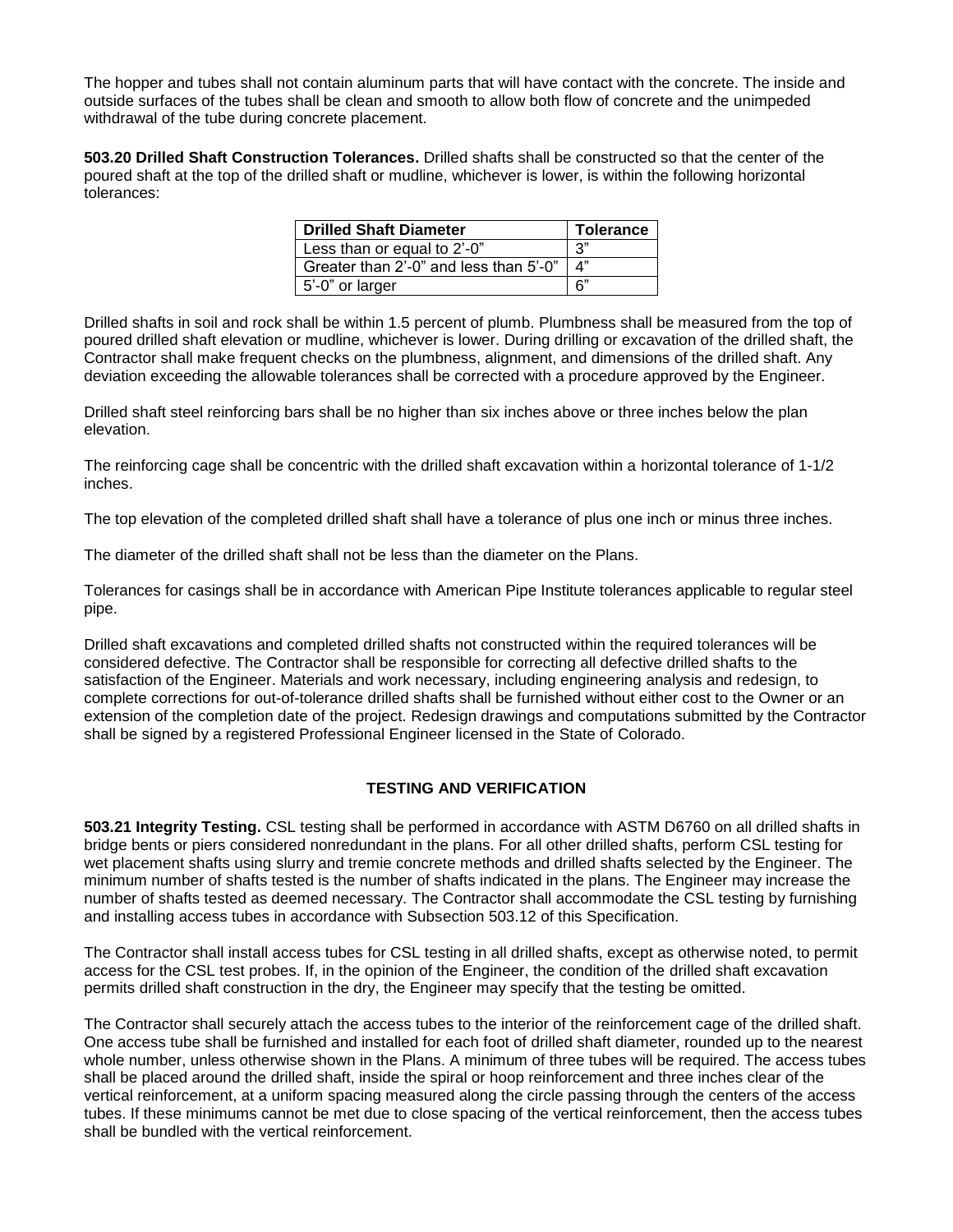If trimming the cage is required and access tubes for CSL testing are attached to the cage, the Contractor shall either shift the access tubes up the cage, or cut the access tubes provided that the cut tube ends are adapted to receive the watertight cap as specified.

The access tubes shall be installed in straight alignment and as near to parallel to the vertical axis of the reinforcement cage as possible. The access tubes shall extend from the bottom of the drilled shaft to at least two feet above the top of the drilled shaft. Couple tubes as required with threaded couplers, such that inside of tube remains flush. The Contractor shall clear the access tubes of all debris and extraneous materials before installing the access tubes. Care shall be taken to prevent damaging the access tubes during reinforcement cage installation and concrete placement operations in the drilled shaft excavation.

The access tubes shall be filled with potable water before concrete placement, and the top watertight threaded caps shall be reinstalled.

Prior to performing any crosshole sonic log testing operations specified in this subsection, the Contractor shall remove the concrete at the top of the drilled shaft down to sound concrete.

The Contractor shall engage a qualified Specialty Engineer to perform the CSL testing. The qualified CSL Specialty Engineer must have a minimum three years of experience of CSL testing and have a Colorado Licensed Professional Engineer supervising the collection and interpretation of data. The contractor shall provide all necessary assistance to the CSL Specialty Engineer to satisfactorily perform the testing.

The testing shall be performed after the drilled shaft concrete has cured at least 96 hours. Additional curing time prior to testing may be required if the drilled shaft concrete contains admixtures, such as set retarding admixture or water reducing admixture. The additional curing time prior to testing required under these circumstances shall not be grounds for additional compensation or extension of time to the Contractor. No subsequent construction shall be performed on the completed drilled shaft until the CSL tests are approved and the drilled shaft accepted by the Engineer.

After placing the drilled shaft concrete and before beginning the CSL testing of a drilled shaft, the Contractor shall inspect the access tubes. Each access tube that the test probe cannot pass through shall be replaced, at the Contractor's expense, with a two inch diameter hole cored through the concrete for the entire length of the drilled shaft. Unless directed otherwise by the Engineer, cored holes shall be located approximately six inches inside the reinforcement and shall not damage the drilled shaft reinforcement. Descriptions of inclusions and voids in cored holes shall be logged and a copy of the log shall be submitted to the Engineer. Findings from cored holes shall be preserved, identified as to location, and made available for inspection by the Engineer.

The Engineer may approve the continuation of drilled shaft construction prior to approval and acceptance of the first shaft if the Engineer's observations of the construction of the first shaft are satisfactory, including, but not limited to, conformance to the Drilled Shaft Installation Plan as approved by the Engineer, and the Engineer's review of Contractor's daily reports and inspector's daily logs concerning excavation, steel reinforcing bar placement, and concrete placement.

Drilled shafts with velocity reduction exceeding 30% are not acceptable without additional offset CSL testing and Three Dimensional (3-D) Tomography analysis

If subsequent testing at a drilled shaft indicates the presence of a defect(s) in the drilled shaft, the testing costs and the delay costs resulting from the additional testing shall be borne by the Contractor. If this additional testing indicates that the drilled shaft has no defect, the testing costs and the delay costs resulting from the additional testing will be paid by the Owner, and, if the drilled shaft construction is on the critical path of the Contractor's schedule, a time extension equal to the delay created by the additional testing will be granted.

If the Engineer determines a drilled shaft is unacceptable based on the CSL tests and tomographic analyses, or observes problems during drilled shaft construction, coring of the shaft to allow further evaluation and repair is required, or the shaft has to be replaced. If coring to allow further evaluation of the shaft and repair is chosen, one or more core samples shall be taken from each unacceptable shaft for full depth of the shaft or to the depth directed by the Engineer. The Engineer will determine the number, location, and diameter of the cores based on the results of 3-D tomographic analysis of offset and horizontal CSL data. An accurate log of cores has to be kept. Properly mark and place the cores in a crate showing the shaft depth at each interval of core recovery. Transport the cores, along with five copies of the coring log to the Engineer. Perform strength testing by an AASHTO certified lab on portions of the cores that exhibit questionable concrete as determined by the Engineer. If the drilled shaft offset CSL testing, 3-D tomographic analyses and coring indicate the shaft is defective, propose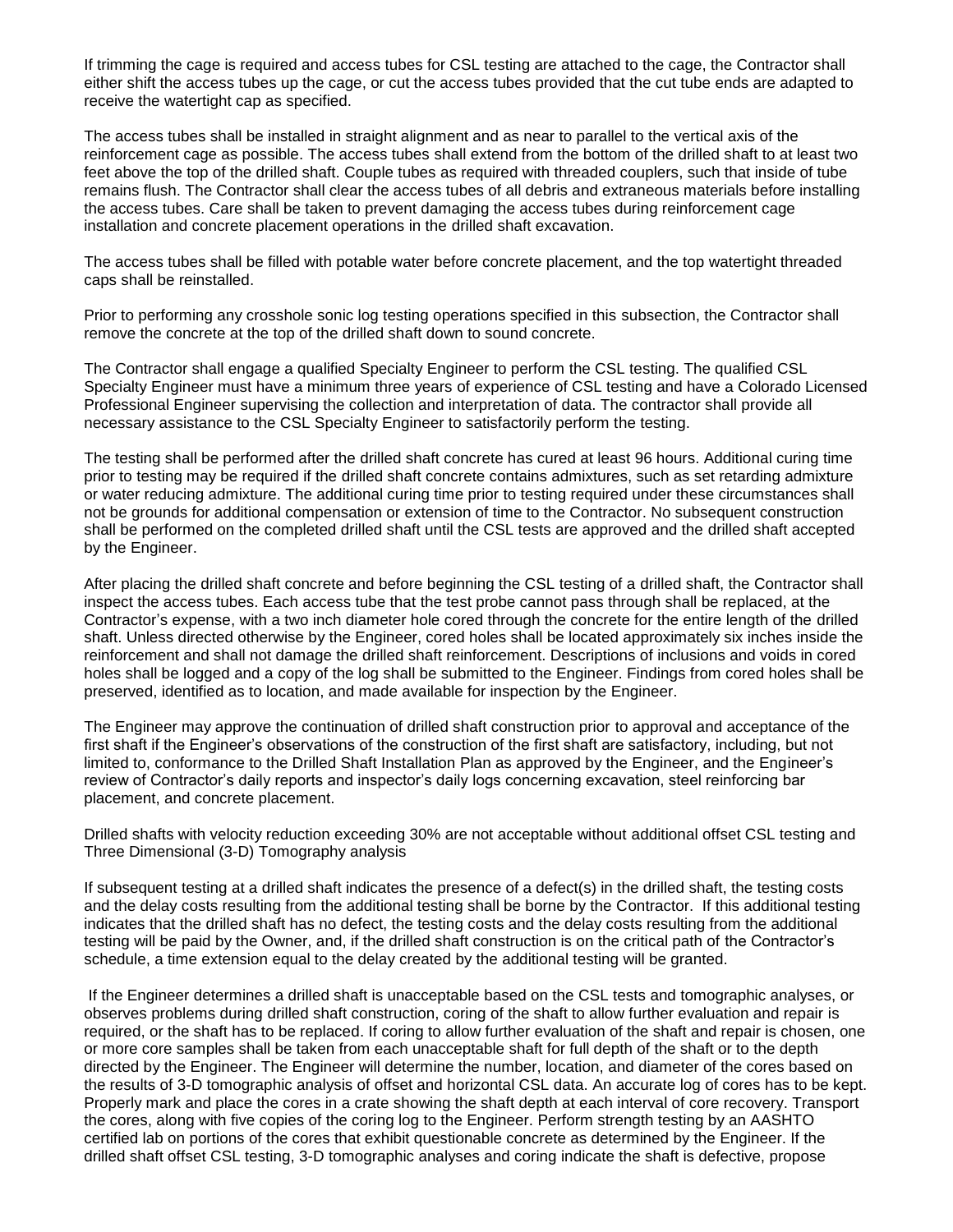remedial measures for approval by the Engineer. Such improvement may consist of, but is not limited to correcting defective portions of the shaft, providing straddle shafts to compensate for capacity loss, or providing a replacement shaft. Repair all detected defects and conduct post repair integrity testing using horizontal and offset CSL testing and 3-D tomographic imaging as described in this Section. Perform all work described in this Section at no additional cost to the Department, and with no increase in Contract Time.

All access tubes and cored holes shall be dewatered and filled with a 4000 psi grout after tests are completed and the drilled shaft is accepted. The access tubes and cored holes shall be filled using grout tubes that extend to the bottom of the tube or hole or into the grout already placed.

**503.22 Drilled Shafts Load Tests.**Test shafts shall be installed at the locations shown on the Plans unless otherwise directed or approved by the Engineer.

Test shafts shall be installed to the same dimensions, details and elevations shown on the Plans, and shall be installed using the same equipment and installation procedures proposed for installation of the foundation drilled shafts.

If the equipment or procedures are changed following the completion of load testing, the Contractor shall install additional load test shafts, and conduct additional load tests as directed by the Engineer at no additional cost to the Owner.

A stamped report of load test results within five business days of the testing completion is required. Load testing results will be evaluated by the Engineer before installing any production drilled shafts, unless otherwise authorized by the Engineer, to allow for design modifications based on the load test results. Load test data as reported shall conform to the Drilled Shaft Foundation Testing (DSHAFT) and be available in electronic form at the project website (http://srg.cce.iastate.edu/shaft).

- (a) *Static Load Tests.* Static load tests shall be performed in accordance with the procedures specified in ASTM D 1143.
- (b) *Force Pulse (Rapid) Load Tests.* Force pulse (rapid) load tests shall be performed in accordance with the procedures specified in ASTM D 7383.

#### **METHOD OF MEASUREMENT**

**503.23** Drilled caisson will be measured by the linear foot from the elevation shown on the plans to the bottom of the hole as drilled.

Each approved splice of the reinforcing cage for additional length of caisson will be measured as  $\frac{1}{2}$  linear foot of additional length of drilled caisson.

# **BASIS OF PAYMENT**

**503.24** The unit price of drilled shafts shall be full compensation for making all excavations; hauling and disposal of excavated material; provision and disposal of slurry, performing all necessary pumping; furnishing and placing required concrete and reinforcement steel, including the reinforcement projecting above the tops of the drilled shafts necessary for splicing and any intermediate reinforcement splices; furnishing and placing of CSL tubes; all backfilling; furnishing, placing, and removing temporary casings; furnishing permanent casing if required to complete the work; and for furnishing all tools, labor, equipment, and incidentals necessary to complete the work. Costs associated with repairing defects found in the drilled shaft shall be included in the cost of the drilled shaft.

(a) *Payment.* The accepted quantities for drilled caissons will be paid for at the Contract unit price per linear foot except for price adjustments allowed in (b) below.

Payment will be made under: